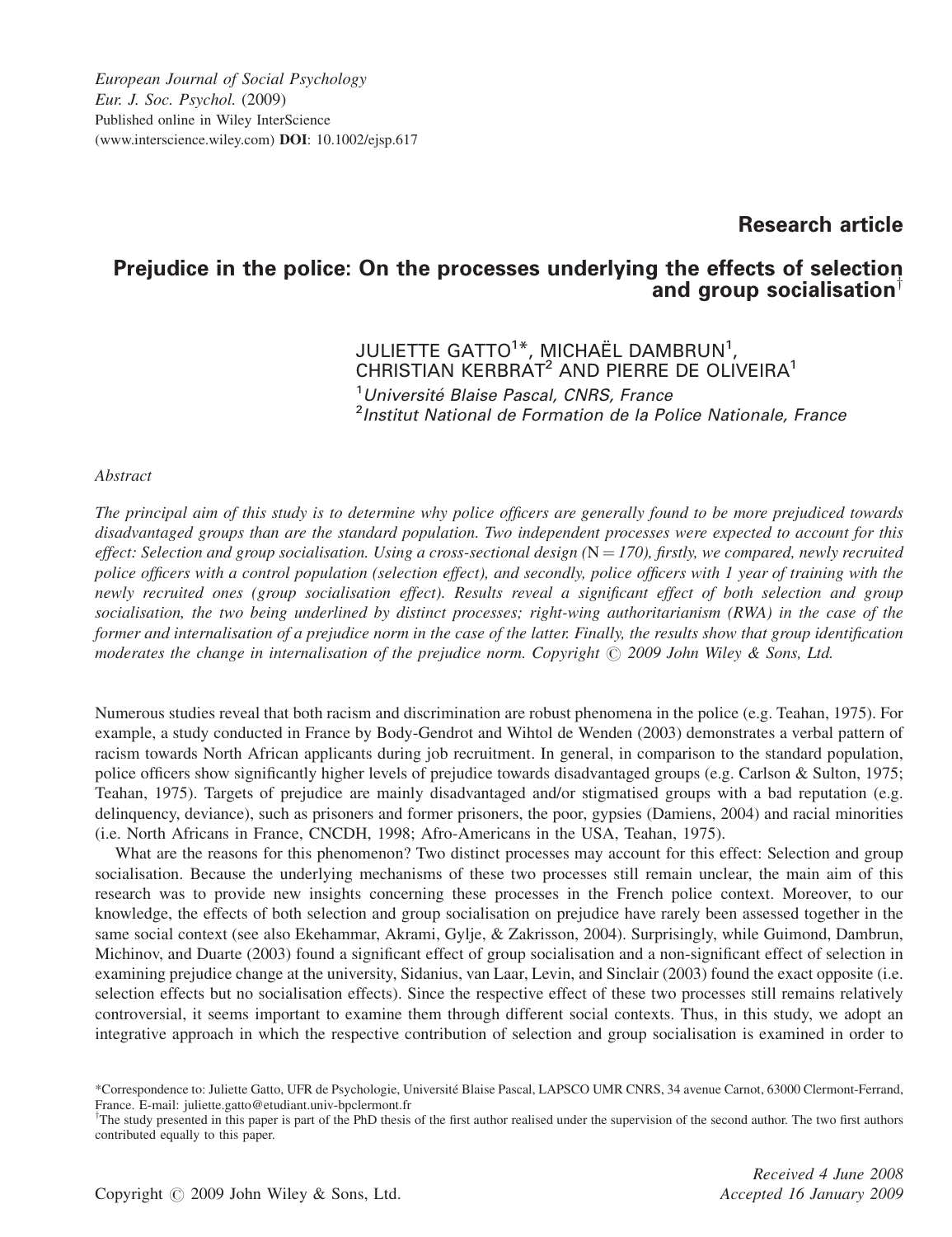explain the high level of prejudice in the French police. This design allows us to determine the respective part of variance explained by these two processes.

The thesis of self-selection and institutional selection (Feather, 1975; Haley & Sidanius, 2005; Lipset, 1971) proposes that both attitudinal and behavioural differences pre-exist before integration into the work force or academic majors. In other words, according to this approach, prejudiced people will naturally select a career in the police (i.e. self-selection) and will be naturally selected by the police institution (i.e. institutional selection). Self-selection and institutional selection should explain, at least partially, why police officers are more prejudiced than the standard population. The group socialisation approach (Harris, 1995), proposes a distinct but complementary process. When people join a group (i.e. police officers), the exposition to specific values, norms and social knowledge influences them in a profound manner, leading to attitude change (i.e. greater prejudice; e.g. Guimond, Bégin, & Palmer, 1989; Newcomb, 1943). While Sherif (1966) suggests that group membership and the resultant shared norms produce a form of uniform personality among the members of the group, Newcomb (1961) also proposes that the choice of the group is not innocent. Personality, interests and personal preferences would be determinant.

### THE SELECTION HYPOTHESIS

As previously noted, two complementary processes drive the selection effect: Self-selection and institutional selection. Self-selection is the process by which people select their environments. More specifically, people tend to select environments that fit their values and ideologies (Haley & Sidanius, 2005). In other words, intolerant people are supposed to select relatively intolerant environments rather than tolerant ones (see Sidanius, Pratto, Sinclair, & van Laar, 1996; Sidanius, van Laar, Levin, & Sinclair, 2003). Institutional selection refers to the process by which institutions tend to recruit people that 'match' their ideologies and values (Haley & Sidanius, 2005). Thus, according to this effect, intolerant institutions tend to recruit intolerant people rather than tolerant ones (see Pratto, Stallworth, Sidanius, & Siers, 1997). Within this specific framework, two variables seem particularly relevant to explain the process by which the selection of intolerant people occurs in the police: Right-wing authoritarianism (RWA) and social dominance orientation (SDO). Several studies reveal that these two variables are strong predictors of prejudice towards disadvantaged groups (Altemeyer, 1998; Pratto, Sidanius, Stallworth, & Malle, 1994; Sidanius & Pratto, 1999; Whitley, 1999).

According to Altemeyer (1988, Altemeyer, 1998), RWA is a personality trait which predicts prejudice towards disadvantaged and stigmatised groups (e.g. racial minorities, prisoners and homosexuals). This construct includes three dimensions: Authoritarian aggression, authoritarian submission and conventionalism. Altemeyer (1981) conceives authoritarian aggression as a generalised aggression against members of outgroups sanctioned by authority. Authoritarian submission is defined as a strong submission to authorities who are perceived as legitimate. Conventionalism refers to a strong adhesion to the norms and social conventions of authorities who are perceived as legitimate. Consistently, several studies reveal a strong link between RWA and various forms of prejudice towards disadvantaged groups (Altemeyer, 1998; Heaven & Quintin, 2003; Whitley, 1999). However, recent works suggest that RWA is a specific form of ideological beliefs rather than a personality trait (e.g., Duckitt, 2001). Specifically, Duckitt (2006) demonstrates that 'RWA expresses the value or motivational goal of societal or group security and order (obtained through establishing and maintaining societal or group control, stability and cohesion) generated by a view of the social world as dangerous and threatening' (p. 685).

According to the authoritarian personality approach, one of the reasons why prejudiced people select a career in the police and are preferentially selected by this institution, is because they are 'predisposed' to authoritarian aggression, authoritarian submission and conventionalism. The perspective of ideological beliefs suggests another level of explanation (Doise, 1982). Because both prejudiced individuals and the police institution share a common ideological belief in which societal security and order are prevalent, they are reciprocally attracted, resulting in a matching process. Thus, we predict that newly recruited police officers<sup>1</sup> will show a significantly higher level of RWA than people in a control population. Secondly, since RWA is conceptually a key factor potentially responsive for the selection effect, we predict that RWA will

<sup>&</sup>lt;sup>1</sup>In order to streamline the text, we used the generic term 'police officers' instead of 'French police officers'. Of course, this does not imply that the results reported in this study are universal. It is likely that a substantial proportion of the effects reported in this study can be contextually and ideologically bounded by the French social and political culture.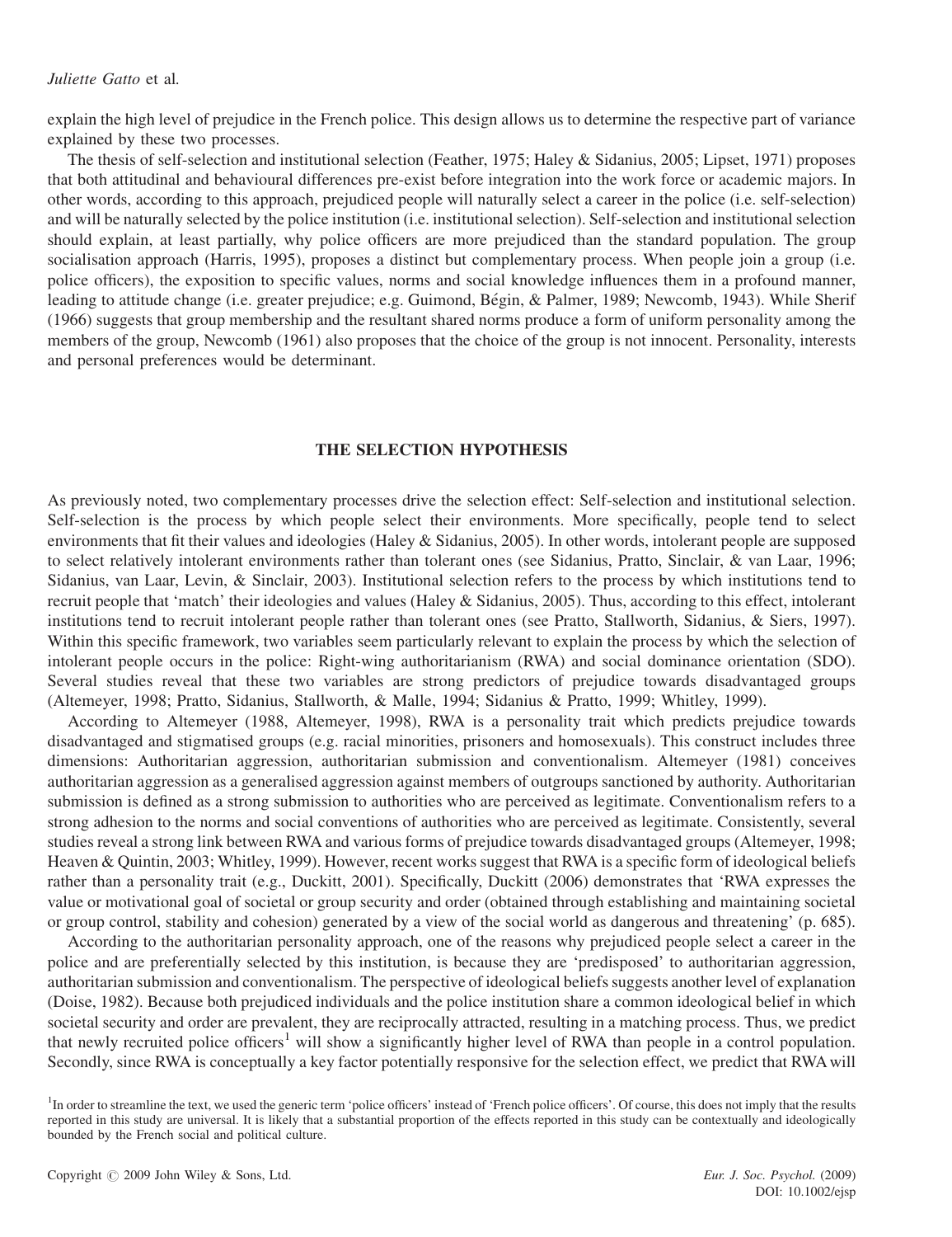account, at least partially, for the relationship between selection (i.e. newly recruited police officers vs. the control group) and prejudice towards disadvantaged groups.

SDO is a construct proposed by social dominance theory (Sidanius & Pratto, 1999). SDO is defined as: 'The degree to which individuals desire and support group-based hierarchy and the domination of "inferior" groups by "superior" groups' (Sidanius & Pratto, 1999, p. 48). SDO is proposed as the single most important variable, which accounts for the acceptance or rejection of ideologies that promote or attenuate inequality. According to the social dominance theory, the existence of intergroup prejudice would be due to the endorsement of legitimising myths that accentuate the social hierarchy and legitimate the unequal relations between 'inferior' and 'superior' groups. Likewise, several studies reveal that SDO is strongly and positively correlated to a variety of prejudices, such as racism, sexism and homophobia (Pratto et al., 1994; e.g. Duarte, Dambrun, & Guimond, 2004). While Pratto et al.s' (1994) originally conceptualised SDO as a stable personality trait, SDO is now acknowledged to be a specific ideological belief (e.g. Dambrun, Duarte, & Guimond, 2004; Duckitt, 2001; Guimond et al., 2003; Sidanius, Pratto, van Laar, & Levin, 2004; Schmitt, Branscombe, & Kappen, 2003).

In accord with the selection hypothesis, hierarchy-enhancing (HE) social roles (i.e. prison guard, police officer and procurer) are significantly more often selected by high SDO people than by low SDO people (Sidanius, Pratto, Martin, & Stallworth, 1991). A study carried out by Sidanius et al. (2003) shows that students who where attracted by HE careers had significantly higher than average anti-egalitarianism scores than those who where attracted by hierarchy-attenuating (HA) careers. Finally, confirming the process of institutional selection, a study conducted by Pratto, Stallworth, and Sidanius (1997) revealed that simulated employers tend to recommend applicants with seemingly high levels of SDO for HE positions, and applicants with seemingly low levels of SDO for HA positions (see also Pratto & Espinoza, 2001).

On the basis of the social dominance theory, we predict that newly recruited police officers will display a higher level of SDO than people from a control population. Furthermore, since SDO is potentially at the origin of the selection process, we predict that SDO will account, at least partially, for the relationship between selection (i.e. newly recruited police officers vs. a control population) and prejudice towards disadvantaged groups.

#### THE GROUP SOCIALISATION HYPOTHESIS

According to the group socialisation hypothesis, group membership leads one to share and internalise specific values, norms and social knowledge leading to attitude change (Guimond, 2000; Harris, 1995; Mackie, Hamilton, Susskind, & Rosseli, 1996). Using both cross-sectional and longitudinal designs, numerous studies reveal that socialisation is an important process by which attitudes may change (e.g., see Alwin, Cohen & Newcomb, 1991; Bobo & Licari, 1989; Dambrun, Kamiejski, Haddadi, & Duarte, 2009; Guimond, 2000; Guimond et al., 2003; Newcomb, 1943; Sinclair, Sidanius, & Levin, 1998). Interestingly, research provides strong support for an effect of socialisation in the police (Carlson & Sulton, 1975; Genz & Lester, 1976; Hageman, 1979; McNamara, 1967; Teahan, 1975; Wortley & Homel, 1995). For example, McNamara (1967), Carlson and Sutton (1974) and Hageman (1979) found that authoritarianism increased in function of the amount of time worked in the police. Concerning racism, Teahan (1975) found that after less than 2 years of police training, white police officers became significantly more hostile towards blacks. However, despite all of these data, we know relatively little about the processes by which group socialisation leads to attitude change (Guimond, 2000; Schneider, 1996). Thus, one of the main aims of this study was to examine the underlying processes by which group socialisation in the police leads to prejudice towards disadvantaged groups. Therefore, we designed a cross sectional study in which we compared police officers with 1 year of training to newly recruited ones.

Many social psychologists acknowledge that normative influence is an important process by which group socialisation may operate (e.g. see Cantril, 1941; Dambrun, Guimond, & Duarte, 2002; Deutsch & Gerard, 1955; Kelman, 1958, 1961; Pettigrew, 1958; Sherif & Sherif, 1966; Sechrist & Stangor, 2001). Levine and Moreland (1994) wrote: 'Much of what newcomers must learn during socialization is embodied in the group's culture, which includes a set of shared thoughts and a related set of customs. Shared thoughts involve about the group (e.g. the norms of our group)' (p. 319). Thus, during group socialisation, group norms would play a central role. Dambrun et al. (2002) found that the effect of university socialisation on racial stereotyping was mediated by social norms, thereby confirming this perspective. Because students socialised in a HA environment were significantly more likely to perceive an egalitarian norm regarding tolerance than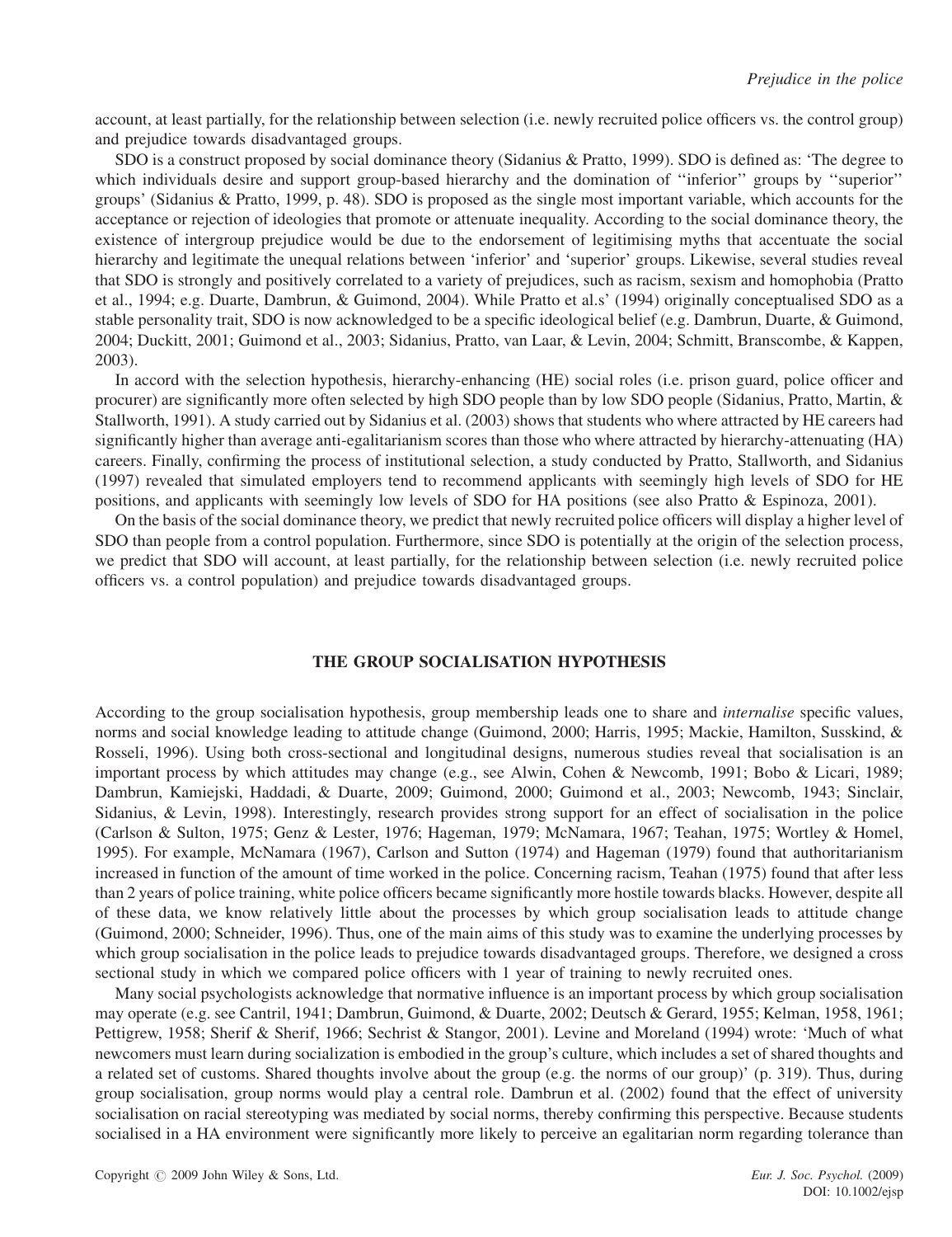students socialised in a HE environment, they reported significantly less racial stereotyping. Thus, we predict that police officers with 1 year of training would perceive the police norm to be more intolerant than would the newly recruited ones and, consequently, would report a significantly higher level of prejudice towards disadvantaged groups. However, the process by which the perception of an intolerant norm leads to prejudice remains unclear. What is the process by which people adapt themselves to social norms? In their 'conclusion and future directions' section, Haley and Sidanius (2005) asked the following question: 'When people indicate that they hold attitudes that are work–place–congruent, are they just (externally) acting in accordance with social pressures or do they actually internalise these attitudes?' (p. 199). The question still remains open.

In the case of prejudice or negative attitudes, when newcomers join the group, they would adapt themselves to the dominant group norm by suppressing their potentially inappropriate attitudes. This stage represents compliance (Kelman, 1958); new members have a need for social approval and a desire to be liked and to be accepted by the group (Abrams & Hogg, 1990). This first level of attitude change is externally motivated and the subsequent change is superficial and of short-term influence. Thus, if after 1 year of training, police officers are primarily externally motivated, we should observe a significant decrease in their external motivation to suppress prejudice (EMS; Plant & Devine, 1998) due to the perception of an intolerant norm. Such a decrease would mediate the relationship between group socialisation and prejudice. Thus, on the basis of this approach, we predicted a mediation model in which (a) the group norm mediates the relationship between group socialisation and the EMS, and (b) the EMS mediates the relationship between the group norm and generalised prejudice (i.e. group socialisation  $\rightarrow$  perceived intolerant norm  $\rightarrow$  decrease in EMS  $\rightarrow$  prejudice).

However, as suggested by Crandall, Eshleman, and O'Brien (2002), 'when a person begins to identify with the group and take on its own norms, compliance turns to identification and internalization' (p. 367). According to the group norm theory (Sherif & Sherif, 1953), individual ideologies and beliefs are based on the social norms of groups with which a person identifies. In the long run, external norms become internal attitudes. The self-categorisation theory (SCT) suggests a similar perspective (Turner, Hogg, Oakes, Reicher, & Wetherell, 1987). According to SCT, firstly, people define themselves as members of a distinct category (e.g. police officers). Secondly, they learn the prototype of that category, the stereotypical norms. Finally, they assign these norms to themselves, leading to a change in their attitudes and behaviours. In other words, self-categorisation leads to a feeling of attraction to group norms. According to this perspective, as well as the social identity theory (Tajfel & Turner, 1979), social identification, in other words the extent to which individuals define themselves as members of a group, is the central psychological process by which group socialisation leads to change (see also Guimond, 2000; Harris, 1995). Thus, when identification with a group has begun, people will report a profound desire to change their beliefs and attitudes. Consistently, in their conclusion about the research realised by Hogg and Turner (1987), Abrams and Hogg (1990) wrote 'conformity may involve *private acceptance* of a norm which defines a group in which subjects include themselves and with which they identify' (p. 207). According to this perspective, group membership would result in greater internal motivation to change (for a similar analysis, see also Crandall et al., 2002). Thus, we predicted that police officers with 1 year of training would be *internally* motivated to change and, due to the perception of an intolerant norm, would show a significant decrease in their internal motivation to suppress prejudice (IMS; Plant & Devine, 1998). Such a decrease would mediate the relationship between group socialisation and prejudice. Thus, this approach suggests a mediation model in which (a) the group norm mediates the relationship between group socialisation and the IMS, and (b) the IMS mediates the relationship between the group norm and generalised prejudice (i.e. group socialisation  $\rightarrow$  perceived intolerant norm  $\rightarrow$  decrease in IMS  $\rightarrow$  prejudice).

In addition, this approach emphasises the role played by group identification and suggests that the effect of group socialisation would be moderated, to some extent, by group identification. Specifically, internal motivation to change is expected to depend, at least partially, on the level of group identification. While weak identifiers are not expected to change, those who are strongly identified with the group are supposed to be highly motivated to change. Crandall et al. (2002) provided support for this hypothesis. Among a sample of psychology students, a HA social group, they found a significant relationship between the strength of group identification and the IMS prejudice. The more the students were identified with their academic institution, the more they were internally motivated to suppress prejudice. On the basis of this approach, we predicted a significant interaction between group socialisation and group identification. Specifically, while weak identifiers with the police were not expected to change during socialisation, strong identifiers with 1 year of training were expected to report less IMS prejudice, and thus a higher level of prejudice than strong identifiers who were newly recruited.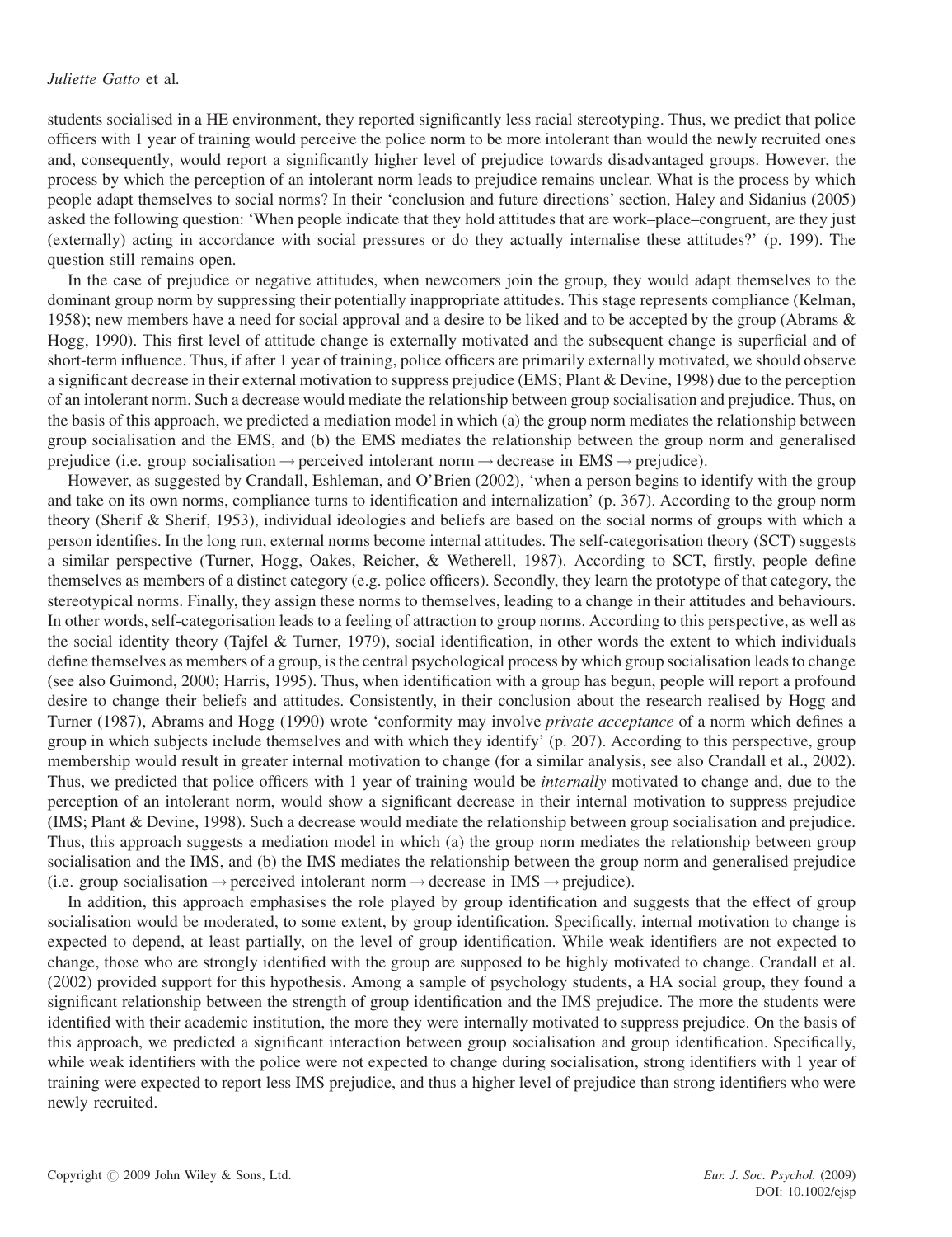Finally, if authoritarianism (Genz & Lester, 1976; McNamara, 1967) and social dominance (Sidanius, Liu, Pratto, & Shaw, 1994; Sidanius & Pratto, 1999) are part of the values and norms in the police, the group socialisation approach suggests that police officers with 1 year of training would be more authoritarian and social-dominance oriented than newly recruited ones, and that these effects would be significantly moderated by the level of identification with the police.

### METHOD

### **Participants**

One hundred and twenty-seven police officers at the French National School of Police participated. The sample included 58 police officers at the beginning of their training  $(27 \text{ males and } 31 \text{ females}; \text{mean age} = 25.1)$ , 69 police officers at the end of their training (33 males and 36 females; mean  $age = 26.2$ ) and 43 participants selected from the general working population (20 males and 23 females; mean age  $= 25.1$ ). These three groups did not differ in terms of level of education, socio-economic status, gender and age.<sup>2</sup> The first year of police training includes 7 months of courses and 3 months of field experience.

### Procedure

The study was presented as an anonymous opinion survey. The police officers were asked to fill out a questionnaire during a lecture at the beginning of their training (i.e. newly recruited police officers) or at the end (i.e. police officers with 1 year of training). All the police officers agreed to participate. The control population was selected from the general working population on the basis of their age, socio-economic status, gender and level of education (for more details, see footnote 2). People on the street were requested to fill out a questionnaire by the same experimenter and constituted a convenience sample. Only one recruit was not able to participate because of a time constraint; all the others who were approached agreed to participate (98%). They were asked to fill out the questionnaire in various calm public areas equipped with both tables and chairs. When the questionnaires were completed all the participants were debriefed and thanked for their participation.

### Questionnaire

For each scale, all the participants were asked to rate on a seven-point scale the extent to which they disagreed (1) or agreed (7) with the items. The questionnaire included various measures.

# Measures of Prejudice Towards Disadvantaged Groups

Four measures of prejudice were included: An eight-item scale of prejudice towards Arabs (Dambrun, 2007;  $\alpha = .78$ ),<sup>3</sup> a six-item scale of prejudice towards prisoners (Bégin & Couture, 1980;  $\alpha = .70$ ), a six-item scale of prejudice towards the poor (De Oliveira & Dambrun, 2007;  $\alpha = .59$ ) and a new scale of prejudice towards Gypsies that we developed for this study ( $\alpha = .86$ ). This last scale was composed of eight items: Four items had negative valences (e.g. 'Gypsies are not serious people, they only think about drinking and living it up') and four items had positive valences (e.g. 'Gypsies have a

<sup>3</sup>All alphas were calculated on the entire sample, including both police and non-police participants.

<sup>&</sup>lt;sup>2</sup>Concerning education, 30.2% of the participants from the control group and 32.3% of the police officers had their general certificate of education. These groups were also comparable in term of socio-economic status. Using the socio-economic status of their parents, the control group and the police group showed a similar distribution (working class: 9.3 and 10.3%; middle class: 81.4 and 76.5%; upper class: 7 and 7.3%; unemployed: 2.4 and 5.8%). Because we were not authorised to match the socio-demographic information of the police officers with their answers on the questionnaire, we are not able to include these variables as covariates in the statistical analyses. However, the fact that the three groups were very similar in terms of education, socioeconomic status, gender and age implies that the reported results are not contaminated by these variables.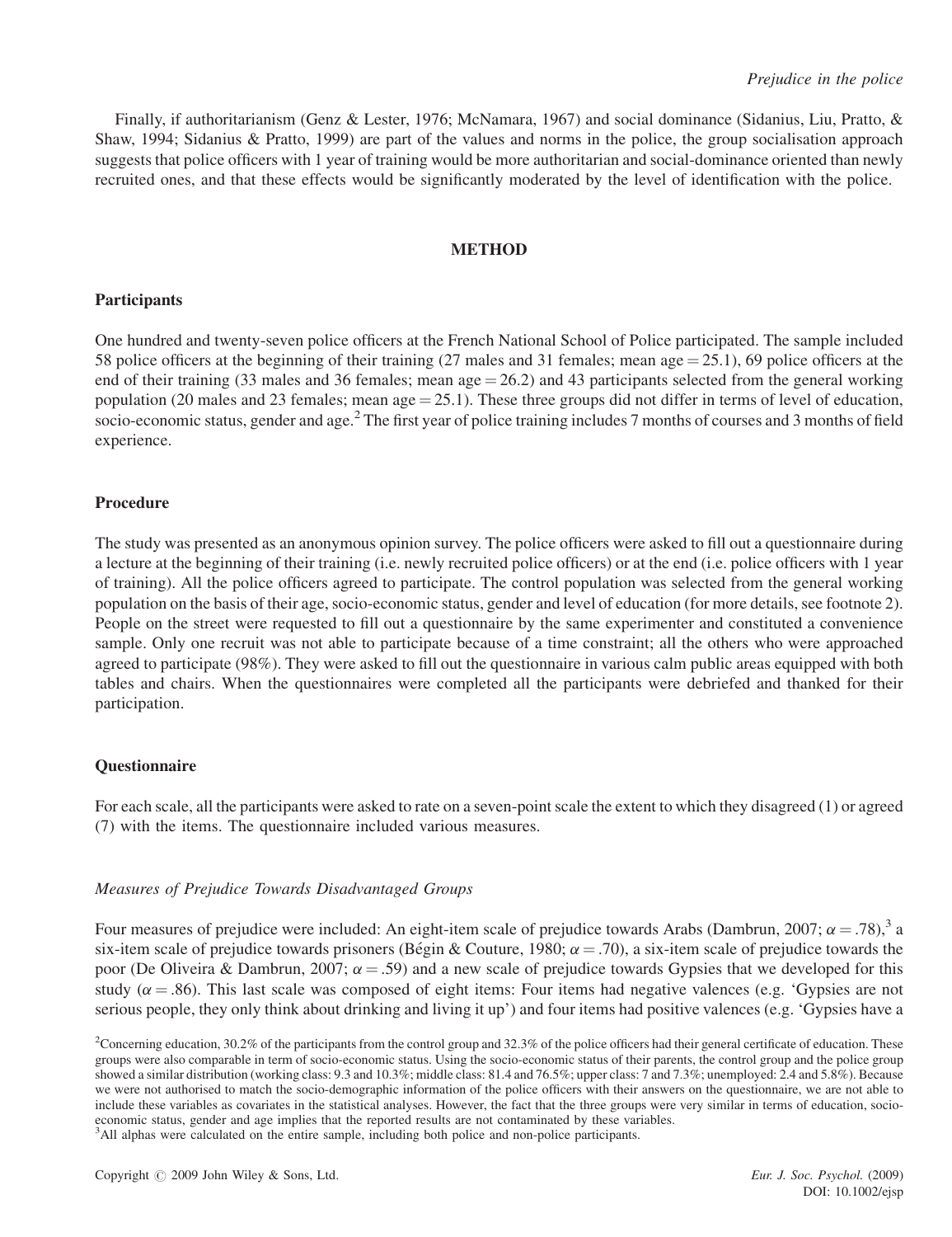|  | Table 1. Correlations between various measures $(n = 170)$ |  |  |  |  |  |
|--|------------------------------------------------------------|--|--|--|--|--|
|--|------------------------------------------------------------|--|--|--|--|--|

| 1. Prejudice towards the poor  |          |          |          |          |         |
|--------------------------------|----------|----------|----------|----------|---------|
| 2. Prejudice towards Gypsies   | $.33***$ |          |          |          |         |
| 3. Prejudice towards prisoners | $.31***$ | $.48***$ | ____     |          |         |
| 4. Prejudice towards Arabs     | $.22*$   | $.45***$ | $.39***$ | <u>—</u> |         |
| 5. SDO                         | $.40**$  | $.27***$ | $.33***$ | $.28***$ |         |
| 6. RWA                         | $.37***$ | $.41***$ | $32***$  | $37***$  | $34***$ |

*Note*:  $SDO = social dominance orientation$ ;  $RWA = right-wing authoritarianism$ .

 $p < .01$ ;  $p < .001$ .

rich culture that is important to preserve'). High scores on these measures indicated greater prejudice. A correlation analysis indicates an adequate convergence between these four measures of prejudice; all were positively and significantly correlated (see Table 1). A factor analysis including these four different measures of prejudice revealed a single factor which accounted for 52.4% of the variance (Eigenvalue  $= 2.1$ ; KMO  $= 0.73$ ). Thus, a measure of generalised prejudice was obtained by averaging the four measures of prejudice. The internal consistency of this new measure was found to be adequate ( $\alpha = .70$ ).

### Right-wing Authoritarianism (RWA)

Because of time constraints, the full RWA scale developed by Altemeyer (1988) could not be used. Instead, six items from the back-translated scale of Bougie and Perreault (2006; see also Dambrun, 2007) were selected. The  $\alpha$  for the six-item RWA scale was relatively low<sup>4</sup> (.50; for similar results, see Stack, 2000). However, correlation analyses indicate an adequate convergent validity. As expected, RWA was found to be positively and significantly correlated to various measures of prejudice and to SDO (see Table 1).

# Social Dominance Orientation (SDO)

Again, due to time constraints, the full 16-item SDO scale developed by Pratto et al. (1994) and back-translated by Duarte et al. (2004).

# Perceived Group Norm

To measure the perception of social norm in the police, a procedure based on research by Prentice and Miller (1993; see also Dambrun et al., 2002) was followed. Participants were asked to indicate the position of most police officers towards several outgroups (i.e. Arabs, prisoners, women and the poor) on five items (i.e. (1) Most police officers believe that the problem with poor people is that they are not motivated to improve their condition; (2) most of my colleagues in the police department believe that prisoners deserve their fate even when that condition is very unpleasant; (3) most of my colleagues in the police department believe that the values instilled in the children of the North Africans are as honourable as the values instilled in French-born children (reverse coded); (4) most of my colleagues in the police department believe that in order to get ahead in life it is sometimes necessary to step on other groups; (5) most of my colleagues in the police

<sup>&</sup>lt;sup>4</sup>Using an independent sample of students  $(n = 114)$ , mean age = 19.3), we compared the relationships between the full RWA scale, the reduced six-item RWA scale (the one used in the present study) and various relevant dependent variables (i.e. prejudice towards Arabs, prejudice towards Muslims, SDO and attitudes towards a right-wing political group; all  $\alpha > 0.82$ ). The sizes of the correlations were quasi-identical and thus provided evidence for convergent validity. The correlations between the full RWA scale and the various dependent measures ranged from .27 to .54. Similarly, they ranged from .28 to .51 for the six-item RWA scale. Cronbach  $\alpha$  was lower for the six-item scale than for the full scale (.47 and .80, respectively). However, the intercorrelations between the six-item scale and the full scale was found to be very strong  $(r=.85, p < .001)$ . Thus, despite its relatively low Cronbach  $\alpha$ , the psychometric properties of the six-item RWA scale were very similar to those of the full 20-item RWA scale.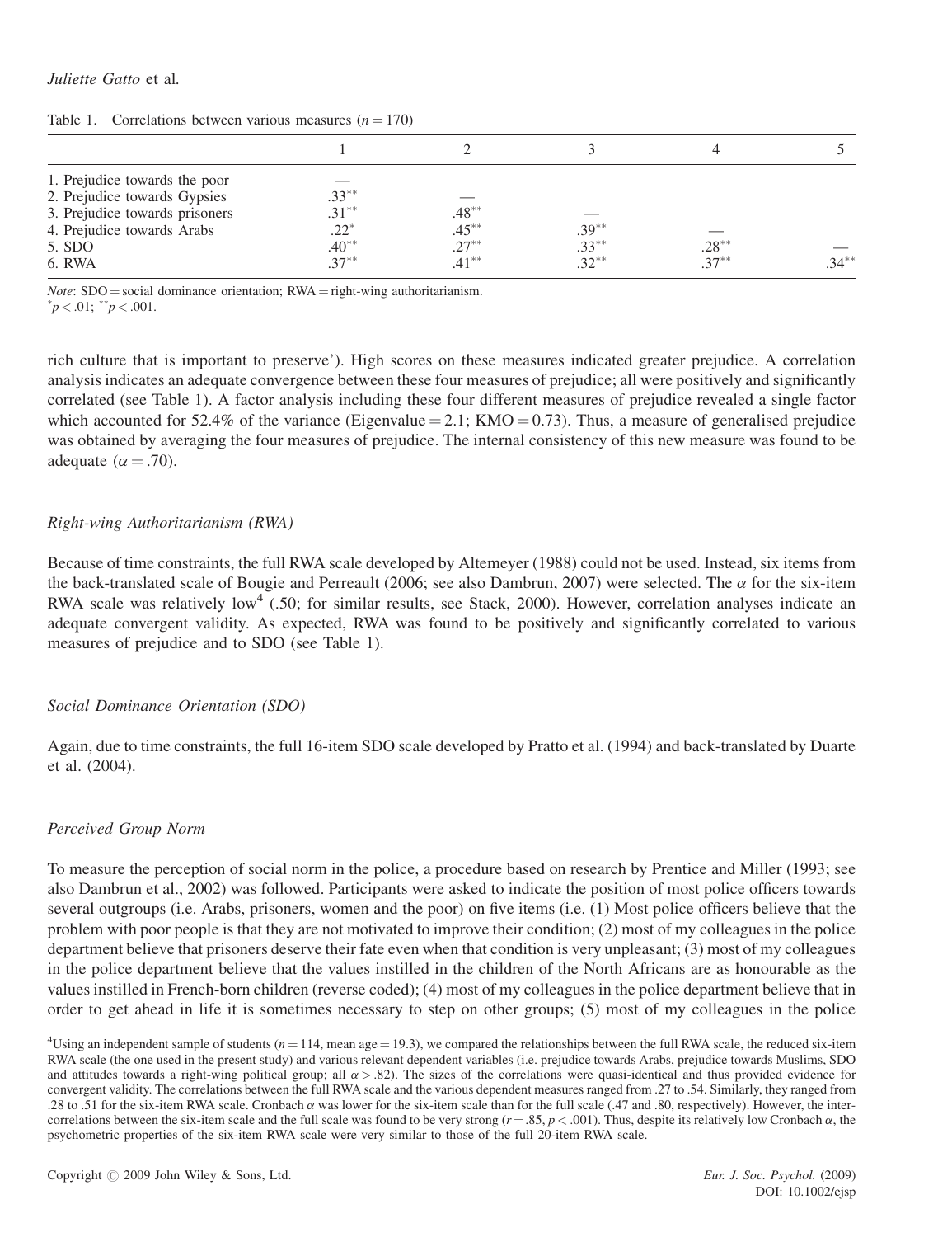department believe that women have a right to choose their path in life. The times where women were constricted in their choices by the wishes of their husbands have passed). High scores indicate the perception of a norm of intolerance. The alpha was relatively low ( $\alpha = .53$ ) which was probably due to the fact that the content of this scale was relatively heterogeneous. However, correlation analyses indicate and adequate convergent validity (see Table 4).

#### Internal and External Motivation to Suppress Prejudice (IMS-EMS)

We used Plant and Devine's (1998) IMS and EMS scales. Specifically, a selection of five items included the IMS component ( $\alpha = .82$ ) and five other items included the EMS component ( $\alpha = .58$ ). Because both IMS and EMS have been developed to assess motivation to suppress prejudice towards a single outgroup target, Arabs were chosen as the target group in the present study.

### Group Identification

The measure of identification developed on the basis of previous research (Dambrun, 2001) was adapted to the police group. This scale was composed of seven items ( $\alpha = .93$ ; (1) I identify strongly with police officers; (2) Police officers as a group are very important for me; (3) I feel strongly connected with police officers as a group; (4) How strongly do you feel that you are a member of a group of police officers?; (5) I am happy to consider myself a member of a group of police officers; (6) I feel close to other police officers; (7) I perceive myself as a member of a group of police officers). Participants from the control group were not asked to complete this scale.

#### **RESULTS**

In order to examine our specific hypotheses, we used the following statistical procedure. First, we tested in a single analysis the main effect of the type of group (control vs. newly recruited officers vs. officers with 1 year of training) on the various dependent measures. Results concerning this series of analyses are shown in Table 2. Basically, except for the measures of group identification and EMS prejudice, they revealed a significant effect. We then decomposed these effects by using contrast analyses. Specifically, for greater clarity, we organised the results into two independent sections. In the first section, we examined the effect of selection by comparing participants from the control group with the newly recruited

Table 2. Mean scores of the three independent groups on various dependent variables

|                             | Mean scores |                                 |                                         |            |
|-----------------------------|-------------|---------------------------------|-----------------------------------------|------------|
| <b>Measures</b>             | Control     | Newly recruited police officers | Police officers with 1 year of training | F          |
| Prejudice towards the poor  | 2.64a       | 2.81a                           | 2.90a                                   | 1.10       |
| Prejudice towards Gypsies   | 3.36a       | 3.68ab                          | 4.04b                                   | $3.93*$    |
| Prejudice towards prisoners | 3.53a       | 4.28b                           | 4.64b                                   | $12.42***$ |
| Prejudice towards Arabs     | 3.36a       | 3.71a                           | 4.36b                                   | $10.89***$ |
| Generalised prejudice       | 3.20a       | 3.58b                           | 3.99c                                   | $12.18***$ |
| SDO.                        | 2.54a       | 3.03 <sub>b</sub>               | 2.97 <sub>b</sub>                       | $2.90^{+}$ |
| <b>RWA</b>                  | 2.46a       | 3.18b                           | 2.90b                                   | $6.93***$  |
| <b>EMS</b>                  | 3.07a       | 3.24a                           | 3.11a                                   | ${<}1$     |
| Group identification        |             | 5.85a                           | 5.77a                                   | $<$ 1      |
| <b>IMS</b>                  | 5.91a       | 5.72a                           | 5.15b                                   | $4.95***$  |
| Group norm                  | 4.66a       | 3.54 <sub>b</sub>               | 4.43a                                   | $12.43***$ |

Note: Means with the same letter did not significantly differ at the level .05. Generalised prejudice = average of the four measures of prejudice; SDO is social dominance orientation; RWA is right-wing authoritarianism; IMS-EMS is internal–external motivation scale (to control prejudice); group  $norm = police norm perceived as into learnt.$ ;

 ${}^*p < .05$ ;  ${}^{**}p < .01$ ;  ${}^{**}p < .001$ ;  ${}^+p < .10$ .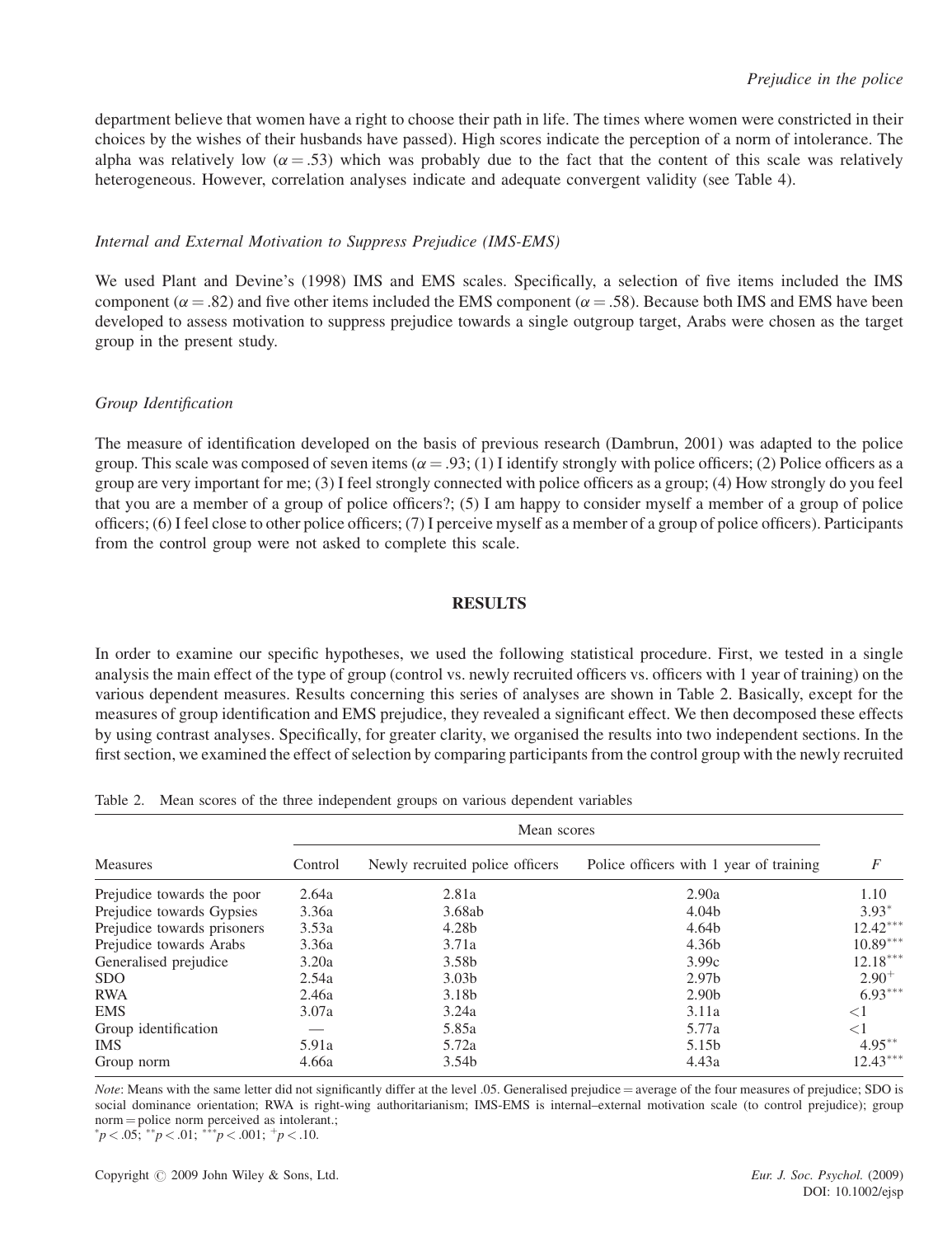police officers. In the second section, we tested the effect of group socialisation. Then we compared the sample of police officers with 1 year of training to the one constituted of newly recruited police officers.

### The Effect of Selection

To examine the effect of selection on various dependent measures, we computed a contrast in which newly recruited police officers (coefficient is  $+1$ ) were compared to the control group (coefficient is  $-1$ ). Police officers with 1 year of training were not entered in the analysis (coefficient is 0).

# The Effect of Selection on Prejudice

As predicted, newly recruited police officers scored significantly higher on the measure of generalised prejudice than participants of the control group, t (167) = 2.28,  $p < .03$ ,  $\eta^2 = .044$  (see Table 2). More specifically, additional analyses revealed that newly recruited police officers were significantly more prejudiced towards prisoners than the participants of the control group, t (166) = 3.35, p < .001,  $\eta^2$  = .088. They displayed similar levels of prejudice concerning the poor, gypsies and Arabs (see Table 2).

# The Effect of Selection on SDO and RWA

Newly recruited police officers displayed greater levels of both SDO and RWA than participants in the control group (respectively, t (167) = 2.25, p < .03,  $\eta^2$  = .05; t (166) = 3.72, p < .001,  $\eta^2$  = .13; see Table 2).

# The Effect of Selection on Perceived Group Norm and Internal–external Motivation to Suppress Prejudice

The two groups were not found to differ significantly in terms of both external and IMS prejudice ( $ts < 1$ ; see Table 2). However, participants of the control group perceived the norm to be more intolerant in the police than did the newly recruited police officers, t (156) = 4.98,  $p < .001$ ,  $n^2 = .23$ .

# Do SDO and RWA Account for the Relationship Between Selection and Generalised Prejudice?

In order to examine the processes underlying the selection effect, we examined whether SDO and RWA account for the relationship between selection and generalised prejudice. The full correlation matrix is presented in Table 3. Using structural equation modelling (EQS; Bentler & Hu, 1995), we tested the respective contribution of both SDO and RWA. Because our sample was relatively small and both SDO and RWAwere not normally distributed, as has been recommended by Yuan and Bentler (1999; see also Bentler and Yuan, 1999), we calculated the F-statistic using the robust method instead of calculating  $X^2$  using the normal theory maximum likelihood (ML) estimation. The predicted model, based on both RWA and social dominance theories, is presented in Figure 1a. This model, without the dotted line, fitted the data. The F-statistic

| Table 3. Correlation matrix concerning the effect of selection $(n = 101)$ |  |
|----------------------------------------------------------------------------|--|
|----------------------------------------------------------------------------|--|

| 1. Selection             | $-$      |          |          |
|--------------------------|----------|----------|----------|
| 2. Generalised prejudice | $.21*$   |          |          |
| 3. SDO                   | $.23*$   | $.45***$ |          |
| 4. RWA                   | $.36***$ | $.61***$ | $.38***$ |

*Note*:  $SDO = social$  dominance orientation;  $RWA = right - wing$  authoritarianism.  $p < .05$ ;  $p < .01$ ;  $p < .001$ .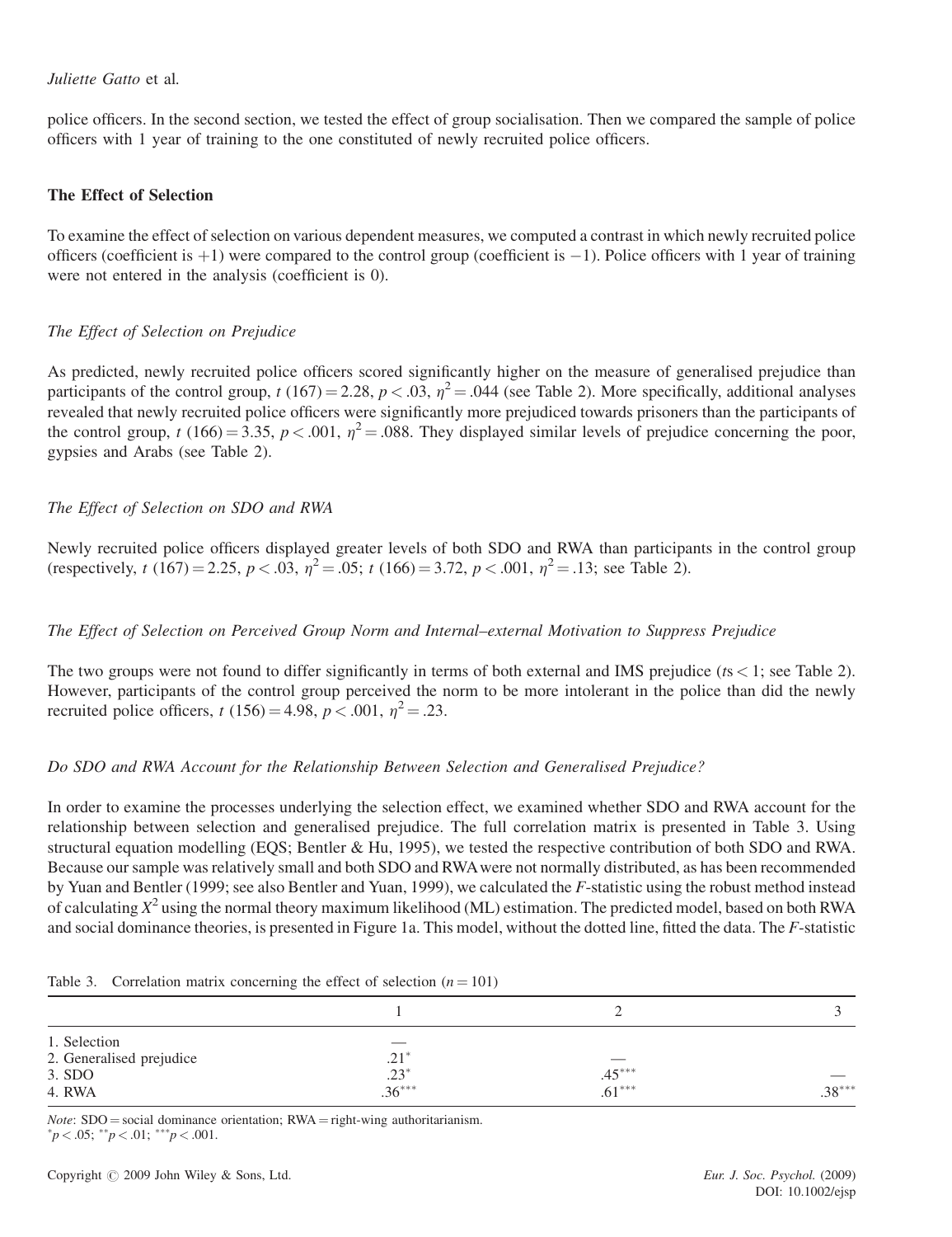| $\frac{1}{2}$ and $\frac{1}{2}$ and $\frac{1}{2}$ and $\frac{1}{2}$ and $\frac{1}{2}$ are $\frac{1}{2}$ and $\frac{1}{2}$ and $\frac{1}{2}$ and $\frac{1}{2}$ and $\frac{1}{2}$ |          |           |  |
|---------------------------------------------------------------------------------------------------------------------------------------------------------------------------------|----------|-----------|--|
|                                                                                                                                                                                 |          |           |  |
| 1. Group socialisation                                                                                                                                                          |          |           |  |
| 2. Generalised prejudice                                                                                                                                                        | $.24***$ |           |  |
| 3. Group norm                                                                                                                                                                   | $.20*$   | $.30***$  |  |
| 4. IMS                                                                                                                                                                          | $-.20^*$ | $-.49***$ |  |

Table 4. Correlation matrix concerning the effect of group socialisation ( $n = 127$ )

 $Note: Group norm = police norm perceived as into learnt. IMS is internal motivation scale (to control prejudice).$  $p < .05;$  \*\*p  $< .01;$  \*\*\*p  $< .001$ .



 $F(1, 99) < 1, p = .52$ ; NFI = .99, NNFI = 1, CFI = 1, RMSEA < .001; \* p < .05



Figure 1. (a), (b) RWA—not SDO—accounts for the effect of selection on generalised prejudice

was not significant (F (1, 99) < 1,  $p = .52$ ) and the various indices were adequate (NFI = 0.99; NNFI = 1; CFI = 1; RMSEA < 0.001). However, contrary to our expectations, the specified link between SDO and selection was found to be non-significant ( $\beta$  = .10). This suggests that SDO does not account for the relationship between selection and generalised prejudice. On the contrary, RWA seems to account for this relationship. Consistently, a model including only RWA (see Figure 1b) provided an adequate fit of the data  $(F (1, 99) < 1, p = .75; NFI = 1; NNFI = 1; CFI = 1; RMSEA < 0.001)$ . When controlling for RWA, the selection/generalised prejudice relationship disappears. Thus, RWA fully accounts for the relationship between selection and generalised prejudice.<sup>5</sup>

<sup>&</sup>lt;sup>5</sup>Because the target group of prisoners was the only one for which new police officers were significantly more prejudiced than participants of the control group, we replicated the analyses using the measure of prejudice towards prisoners instead of the measure of generalised prejudice. This series of analyses revealed the same basic findings. Specifically, while SDO does not account for the relationship between selection and prejudice towards prisoners, RWA does fully account for this relationship.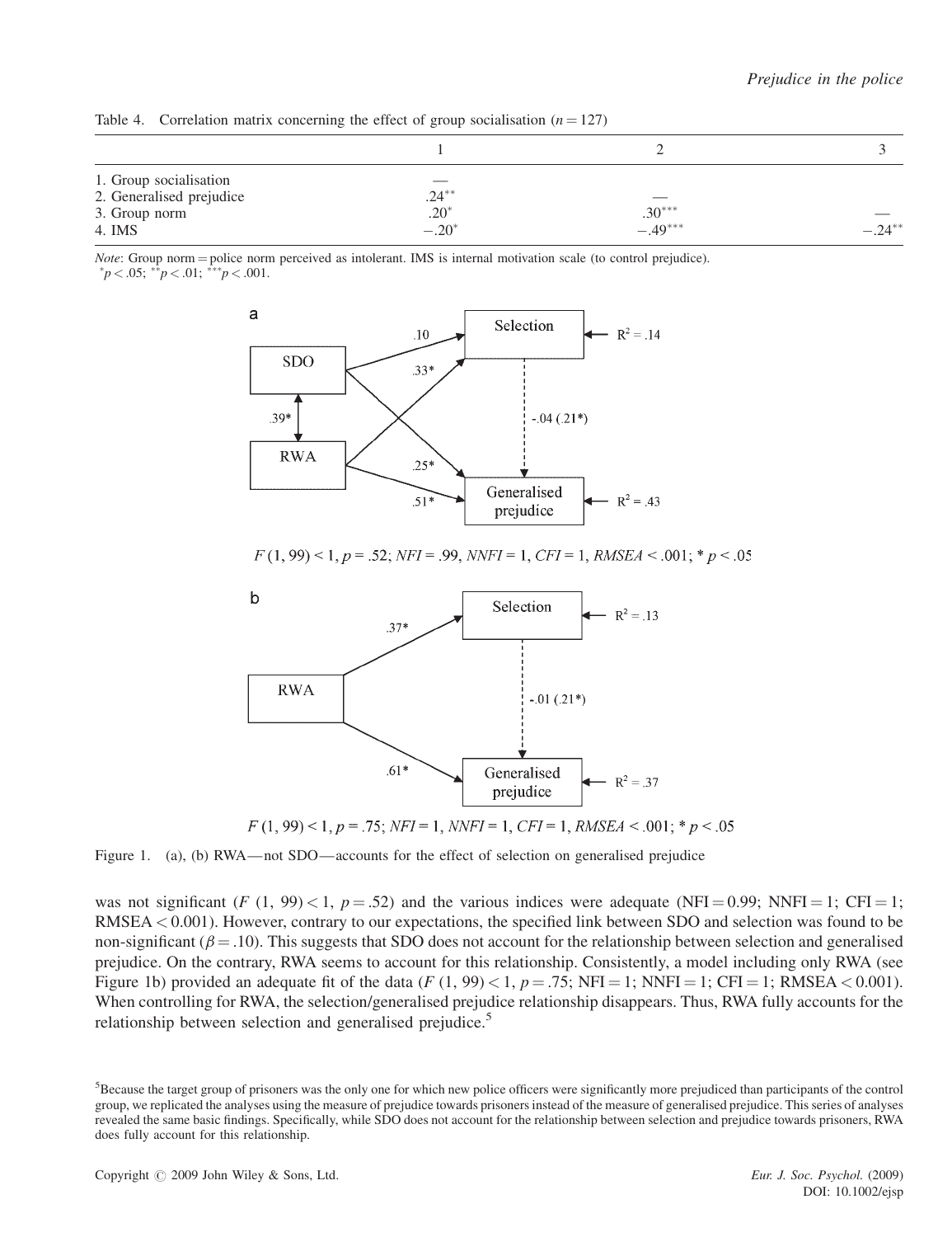Because the perceived norm in the police was significantly different between the two groups, we also explored a model in which the perceived norm accounts for the relationship between selection and generalised prejudice. This model is not supported by the data. Specifically, when the measure of perceived group norm was statistically controlled, the relationship between selection and prejudice still remained highly significant ( $\beta = .30$ ,  $p = .012$ )

### The Effect of Group Socialisation

To examine the effect of group socialisation on various dependent measures, we computed a second contrast in which newly recruited police officers (coefficient is  $-1$ ) were compared to those with 1 year of training (coefficient is  $+1$ ). Participants from the control group were not entered in the analysis (coefficient is 0).

# The Effect of Group Socialisation on Prejudice

As predicted, police officers with 1 year of training were found to score significantly higher on the measure of generalised prejudice than the newly recruited ones,  $t(167) = 2.74$ ,  $p < .01$ ,  $\eta^2 = .058$  (see Table 2). More specifically, police officers with 1 year of training were significantly more prejudiced towards Arabs and marginally more prejudiced towards gypsies than newly recruited police officers (respectively, t (167) = 3.23,  $p < .01$ ,  $n^2 = .082$ ; t (166) = 1.71,  $p < .09$ ,  $n^2 = .03$ ). They displayed similar levels of prejudice concerning the poor and prisoners (see Table 2).

# The Effect of Group Socialisation on SDO and RWA

Unexpectedly, scores on both SDO and RWA did not vary significantly by groups (respectively,  $t (167) < 1$ ;  $t$  $(166) = -1.61, p > .10).$ 

# The Effect of Group Socialisation on Group Norm, Internal–external Motivation to Suppress Prejudice and Group Identification

As shown in Table 2, both group norm and internal motivation to control prejudice were found to vary significantly by groups (respectively; t (156) = 2.44, p < .02,  $\eta^2$  = .04; t (165) = -2.34, p < .02,  $\eta^2$  = .04). Firstly, police officers with 1 year of training perceive the police norm to be more intolerant than do the newly recruited ones. Secondly, and as predicted, officers with 1 year of training are less internally motivated to control their prejudice than their newly recruited colleagues. Interestingly, the more the officers perceive the police norm to be intolerant, the less they are internally motivated to control their prejudice  $(\beta = -0.24, p < 0.01)$ ; see Table 4). Concerning both external motivation and group identification, they did not vary significantly by groups (respectively; t (163) < 1; t (124) < 1). We then tested our mediation model in which group norm and internal motivation mediate the relationship between group socialisation and generalised prejudice as follows.

# Group Norm and Internal Motivation as Two Consecutive Mediators of the Group Socialisation Effect

The full correlation matrix is presented in Table 4. Our mediation model predicted that group norm and internal motivation would mediate the relationship between group socialisation and prejudice in a two-step process (see Figure 2a): Firstly, we predicted that group socialisation in the police leads to the perception that the norm towards disadvantaged groups is one of intolerance. This phenomenon is expected to decrease the internal motivation (IMS) of the officers in the following manner: The more the police officers would perceive the police norm as being intolerant, the less they would be internally motivated to control their prejudice. Finally, this decrease in internal motivation is supposed to increase the level of generalised prejudice of the officers. Thus, we predicted a mediation model in which (a) the group norm mediates the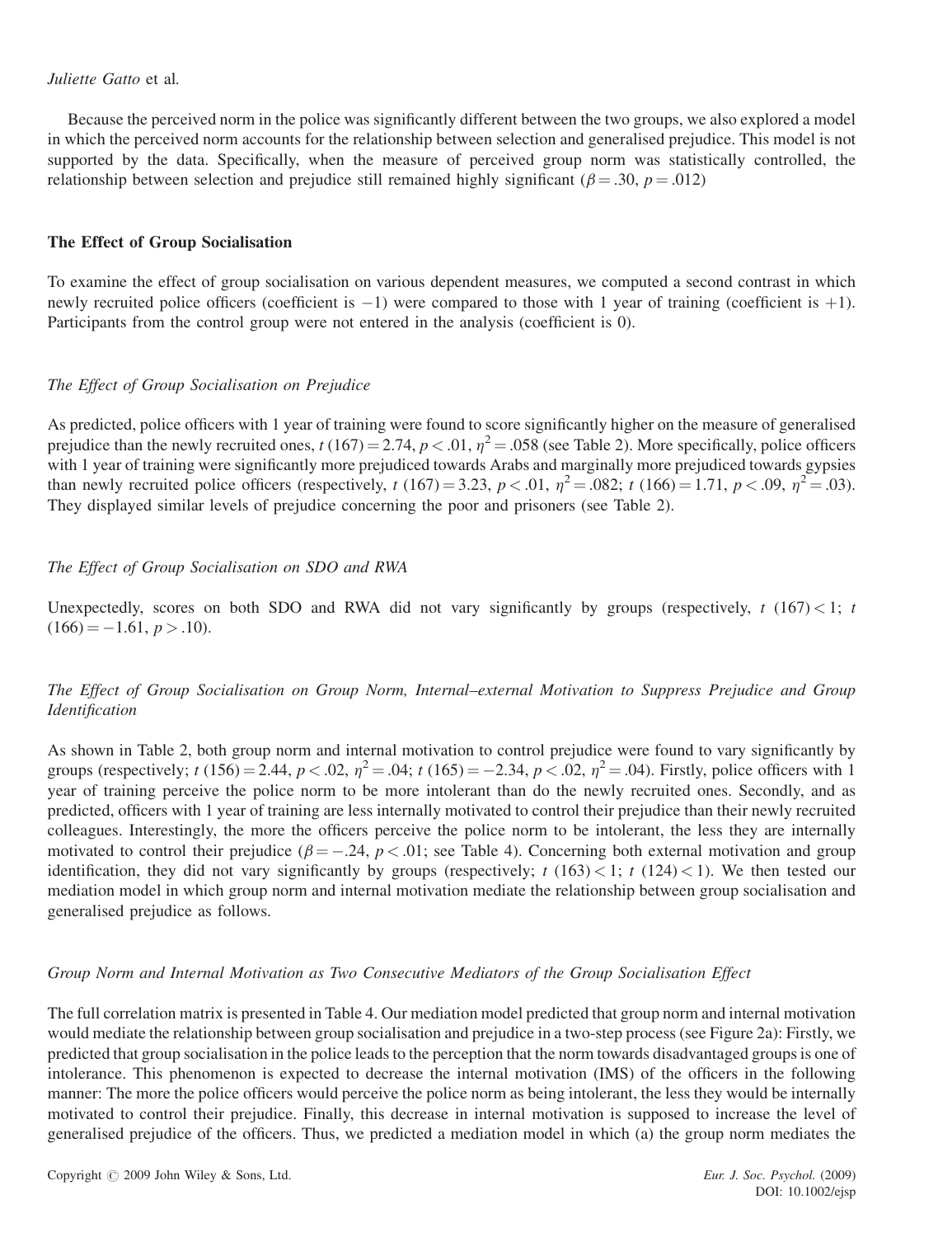

Figure 2. (a), (b) Group norm and the IMS as two consecutive mediators of the effect of group socialisation on generalised prejudice

relationship between group socialisation and the IMS, and (b) the IMS mediates the relationship between group norm and generalised prejudice (see Figure 2a). Again, we tested this model by using EQS (Bentler & Hu, 1995). Specifically, we calculated the Yuan and Bentler F-statistic using the robust method.

The model depicted in Figure 2a, without the dotted line, needs to be improved. The  $F$ -statistic was significant ( $F(3, 3)$  $121$ ) = 4.58, p < .01) and the various indices were not adequate (NFI = 0.75; NNFI = 0.53; CFI = 0.77; RMSEA = 0.18). In fact, two unspecified links were significant or marginally significant: The link between group socialisation and the IMS  $(\beta = -17, p < 0.10)$  and the link between the group norm and generalised prejudice  $(\beta = 0.25, p < 0.05)$ . These two links were then added to the model. This new model, without the dotted line, fitted the data (see Figure 2b). The F-statistic was not significant (F (1, 123) = 1.99,  $p = .16$ ) and all the various indices were adequate (NFI = 0.97; NNFI = 0.90;  $CFI = 0.98$ ; RMSEA = 0.08). This final model converges well with our predicted model. Interestingly, when controlling for the group norm and the IMS, the significant relationship between group socialisation and generalised prejudice disappears ( $\beta = .11$ ). Moreover, both the group norm and the IMS mediate the relationship; the group norm partially mediating the relationship between group socialisation and the IMS, and the IMS partially mediating the relationship between group norm and generalised prejudice.<sup>6</sup>

#### Group Identification as a Moderator of the Effect of Group Socialisation

We predicted that group identification would moderate the relationship between group socialisation and the IMS. Following the procedure advocated by Aiken and West (1991), we computed a multiple regression analysis. We obtained a significant main effect of group socialisation ( $\beta = -0.29$ ,  $p < 0.03$ ) and a significant effect of interaction ( $\beta = -0.22$ ,  $p < 0.02$ ). Decomposition of this interaction revealed an interesting pattern of results (see Figure 3). The more the newly recruited

<sup>6</sup> While our IMS was focused on Arabs, both measures of group norm and generalised prejudice assessed attitudes towards several outgroups (i.e. Arabs, gypsies, prisoners and the poor). Therefore, we replicated the mediation analysis with the item assessing group norm towards Arabs and the measure of prejudice towards Arabs. The results were very similar to those reported in both Figure 2a and b. When controlling for the norm towards Arabs, the relationship between group socialisation and the IMS was not significant  $(\beta = -.16)$  and similar to the effect reported in Figure 2b  $(\beta = -.17)$ . Similarly, when adjusting for the IMS, the relationship between the norm towards Arabs and the measure of prejudice was significant ( $\beta$  = .22) and lower than the relationship between the general group norm and the measure of generalised prejudice reported in Figure 2b  $(\beta = .25)$ . However, because a single item constituted the measure of perceived norm towards Arabs, these results must be viewed with caution.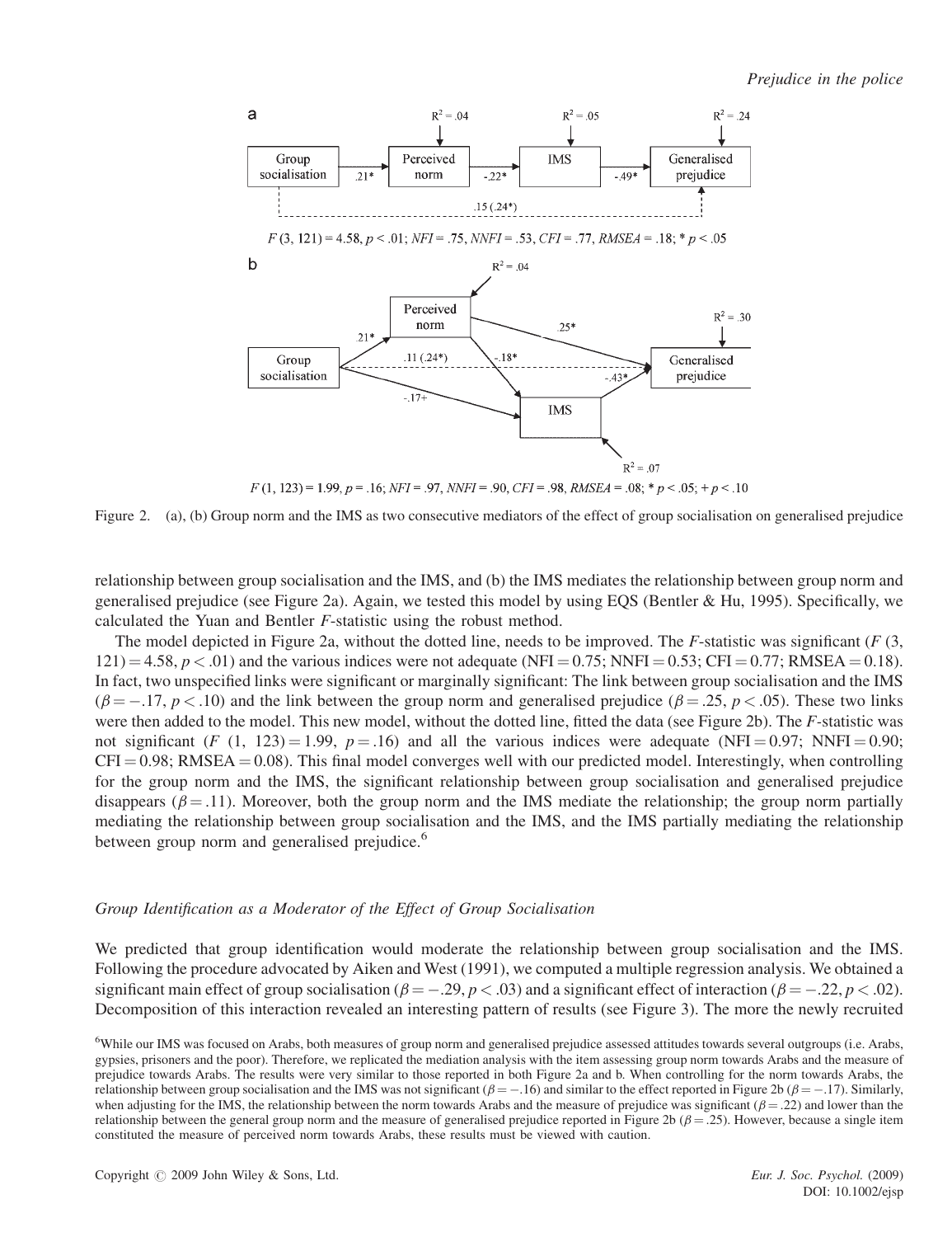

Figure 3. Group identification as a moderator of the effect of group socialisation on internal motivation to suppress prejudice (IMS)

police officers identified with the police group, the more they were internally motivated to suppress prejudice ( $\beta = .25$ ,  $p < .06$ ). In contrast, the more the police officers with 1 year of training identified with the police group, the less they were internally motivated to suppress prejudice  $(\beta = -20, p < 0.10)$ . As expected, among strong identifiers, police officers with 1 year of training  $(M = 4.95)$  were significantly less internally motivated to suppress prejudice than newly recruited ones  $(M = 5.98; p < .01)$ . This effect was not found among weak identifiers,  $(p > .05)$ . A similar analysis on the EMS revealed a similar pattern of results. Specifically, the interaction was significant  $(\beta = -.30, p < .001)$ . Again, the more the newly recruited police officers identified with the police group, the more they were externally motivated to suppress prejudice  $(\beta = .35, p < .01)$ . In contrast, the more the police officers with 1 year of training identified with the police group, the less they were externally motivated to suppress prejudice  $(\beta = -0.21, p < 0.10)$ . While a non-significant effect of group socialisation was observed among weak identifiers ( $p > .05$ ), a significant effect emerged among strong identifiers  $(p < .01)$ . Police officers with 1 year of training who strongly identified  $(M = 3.06)$  were significantly less externally motivated to suppress prejudice than newly recruited officers who were also strongly identified  $(M = 3.93)$ . Finally, and contrary to our hypothesis, the effect of group socialisation on prejudice towards Arabs ( $\beta = -.04$ ), on generalised prejudice ( $\beta = -0.05$ ), on RWA ( $\beta = 0.03$ ) and on SDO ( $\beta = -0.03$ ) was not significantly moderated by the measure of group identification.

#### DISCUSSION

The main goal of this study is to provide new insights into the underlying processes of the effects of selection and group socialisation.

Concerning the effect of selection, we found that newly recruited police officers, as hypothesised, were significantly more prejudiced, authoritarian and social-dominance oriented than the control group. These first results are consistent with the idea that intolerant people rather than tolerant ones tend to choose a career in the police (i.e. self-selection), and/or that the police tend to recruit intolerant people rather than tolerant ones (i.e. institutional selection). However, a closer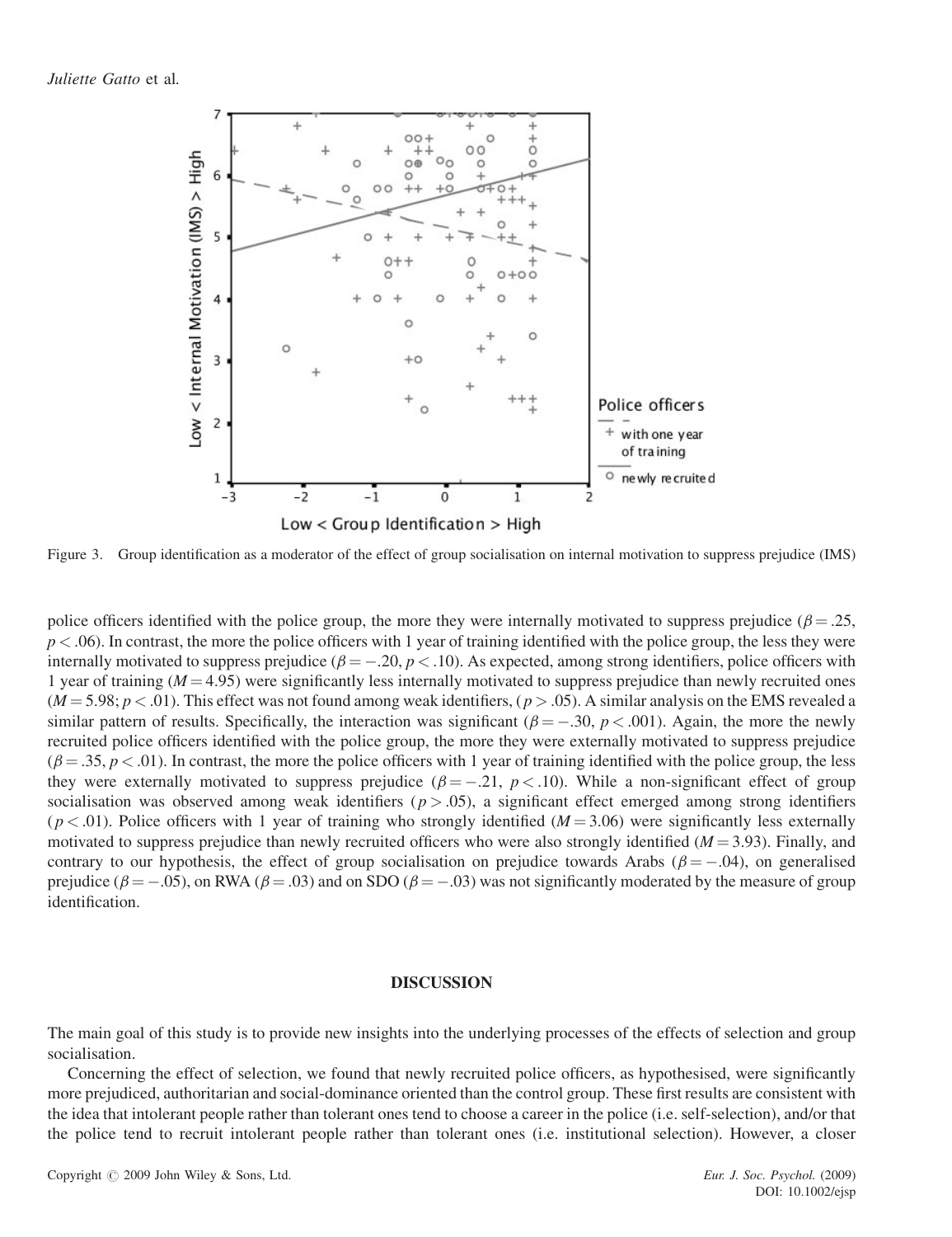examination reveals a more complex picture. Firstly, the only target group for which newly recruited police officers were significantly more prejudiced than participants of the control group was that of prisoners. They displayed a similar level of prejudice concerning the poor, gypsies and Arabs. On the basis of both RWA (Altemeyer, 1988) and social dominance theories (Sidanius & Pratto, 1999), we predicted that RWA, on the one hand, and SDO, on the other hand, would account, at least partially, for the relationship between selection and prejudice. Contrary to this hypothesis, only RWA significantly accounts for this relationship. In fact, when controlling for RWA, the relationship between selection and SDO becomes statistically non-significant. Thus, the relationship between selection and SDO seems to be relatively spurious and is explained by the variance shared by SDO and RWA. In other words, one of the reasons why police officers, when entering the police force, are significantly more prejudiced (towards prisoners) than are the standard population, may be because they are strongly oriented towards RWA. Specifically, since newly recruited police officers and the police institution share the value of societal security and order, they are reciprocally attracted, resulting in a selection bias strongly oriented towards RWA. The fact that only the level of prejudice towards prisoners differs significantly between the two groups further supports our interpretation. By definition, prisoners are precisely those who threaten the most both societal security and order. On the whole, these effects strongly suggest that newly recruited police officers mainly differ from the standard population because of the fact that the former endorse more strongly security and order ideologies (i.e. societal control, stability and cohesion) than the latter.

The second set of results that nuance the general view that newly recruited police officers are intolerant is provided by the analyses revealing a positive relationship between identification with the police and motivation to suppress prejudice. Interestingly, the more the newly recruited officers were identified with the police, the more they were both externally and internally motivated to suppress prejudice towards Arabs. In other words, when entering the police force, officers were motivated to express tolerant attitudes towards Arabs. These results contrast with the view that intolerant people rather than tolerant ones are selected and recruited by the police institution. In short, this study reveals a complex pattern in which opposite ideological forces seem to characterise newly recruited police officers in France. On the one hand, they endorse right-wing authoritarian ideologies resulting in prejudice towards those who threaten the societal security and order (i.e. prisoners). However, on the other hand, those who were identified the most show a positive motivation to be tolerant towards a stigmatised group in France: Arabs.

The present results also suggest that authoritarianism rather than social dominance is a key factor in the origin of selection in the French police. Of course, the French police context is very specific and it is likely that the respective contribution of SDO and RWA depends on this context. Previous works by Sidanius and his colleagues have clearly demonstrated that SDO has a strong impact on a variety of career choices (e.g. Sidanius et al., 1996, 2003). Similarly, SDO has also been demonstrated to be a key variable concerning institutional selection (e.g. Pratto, Stallworth, & Sidanius, 1997; Pratto & Espinoza, 2001). However, because SDO and RWA share a common variance, the present results suggest the need to systematically control the effect of SDO on RWA, and reciprocally.

Finally, self-selection and institutional selection are two distinct processes. Both could explain why police officers are more oriented towards RWA than the standard population. Because the present study was not designed to test the respective effect of these two potential processes, it is important that future research examine their occurrence. Some elements suggest that institutional selection could be subtle rather than blatant. In France, the recruitment of police officers is organised into two sessions. In the first session, candidates are asked to complete a battery of tests assessing their general skills. Thus, it seems unlikely that a selection bias oriented towards RWA occurs at this level. In the second session, the candidates selected are invited to take part in an interview. While recruiters are expected to be impartial, subtle forms of selection bias may occur. For example, in a study carried out on the French police, Body-Gendrot and Wihtol de Wenden (2003) have revealed a verbal pattern of racism towards North African applicants during job recruitment. Thus, it seems possible that police recruiters tend to select candidates that endorse societal security and order ideologies without being necessarily aware of it. Because security and order are the fundamental values of the police institution, we suspect that the police force is motivated to recruit candidates who endorse its values. This would facilitate the functioning of the police. At this stage, this interpretation still remains speculative, and more research needs to be done.

The second process that we examined is group socialisation. As predicted, police officers with 1 year of training were found to be significantly more prejudiced towards disadvantaged groups than their newly recruited colleagues. This study, carried out in France, confirms previous results obtained in other countries (e.g. Carlson & Sulton, 1975; Teahan, 1975). Thus, the negative impact of group socialisation on prejudice in the police seems to be relatively robust and not contextually dependent. This suggests that the societal function of the police is likely to be very similar across countries.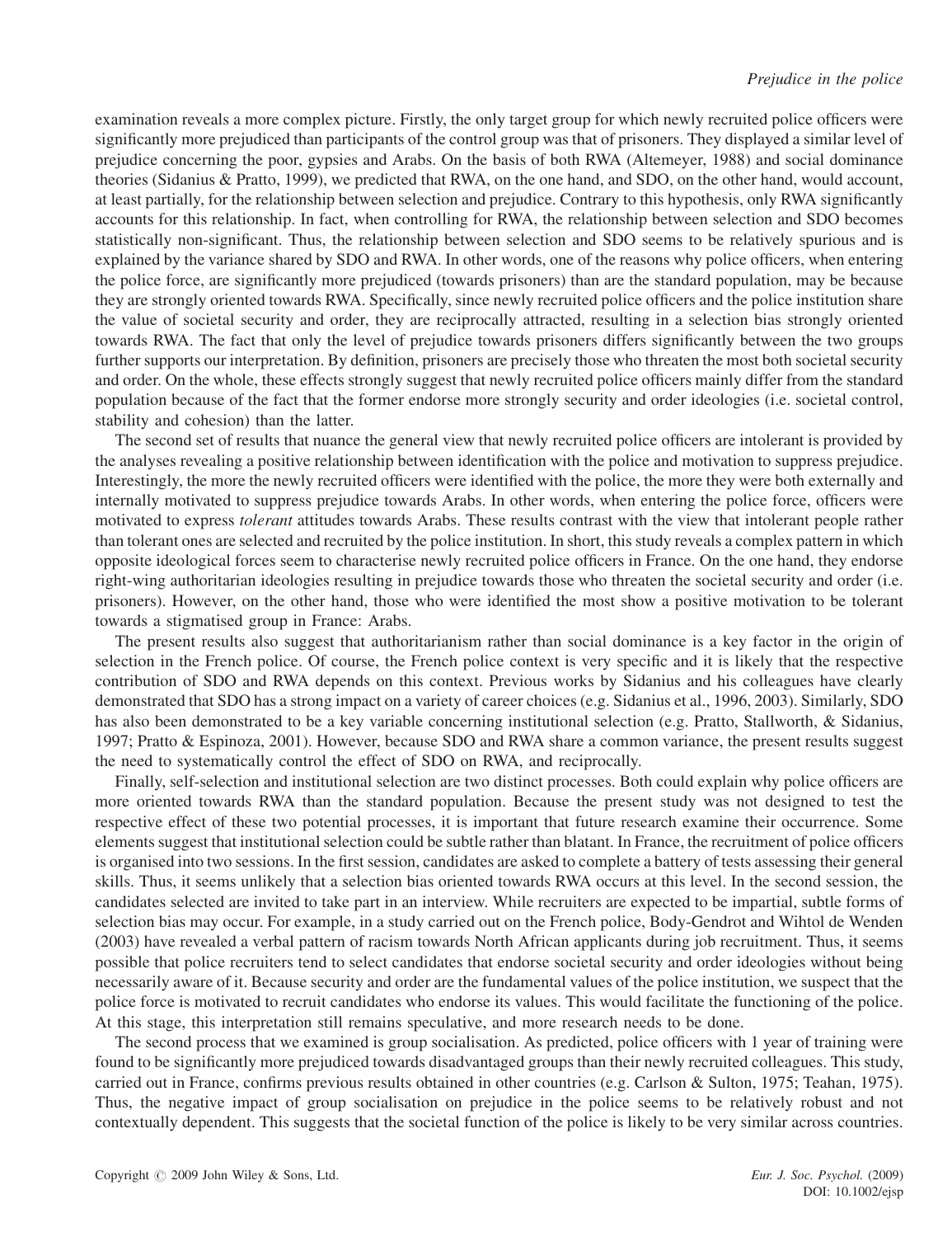Concerning the underlying processes of the effect of group socialisation on prejudice, the present study provides a significant contribution. Consistent with previous results, we found evidence for an effect of group norm (e.g. Dambrun et al., 2002). Police officers with 1 year of training perceived the norm in the police to be more intolerant than did newly recruited officers. On the basis of group norm influence theories (Crandall et al., 2002; Kelman, 1958; Sherif & Sherif, 1953), we predicted that two distinct mechanisms could account for the effect of group socialisation: Compliance to external pressures (i.e. external motivation) and internalisation through the process of group identification (i.e. internal motivation). While EMS prejudice did not vary significantly by groups, police officers with 1 year of training were found to score significantly lower on the internal motivation scale than their newly recruited colleagues. The fact that only the IMS was significantly related to group socialisation provides strong support for an internalisation process of group norms and values. Additional support was provided by the path analysis in which we tested our two-step mediation model. Firstly, both the group norm and the IMS were found to mediate the relationship between group socialisation and generalised prejudice. Secondly, while the group norm partially mediated the relationship between group socialisation and the IMS, the relationship between the group norm and generalised prejudice was partially mediated by the IMS. As predicted, the more the officers perceived the norm to be intolerant, the less they were internally motivated to control their prejudice. This is consistent with our predicted model. Because police officers internalise the intolerant group norm, they become more intolerant. Thus, the present results strongly support the claim that group socialisation changes attitudes in a profound rather than in a superficial manner (e.g. Guimond et al., 2003; Guimond, 2000; Harris, 1995). Police officers seem to internalise the intolerant norms and values towards disadvantaged groups when they join the police. This has strong implications for programs designed to deal with racism in the police. During their first year, French police officers take courses in ethics and are taught that they must respect the principles of the Republic. Racism and discrimination are clearly identified as anti-republican principles. Thus, police officers are strongly encouraged to be unprejudiced. Nevertheless, after exposure to the police institution, they become more prejudiced. Thus, the present results suggest the necessity to change the informal police group norm in a profound manner.

Because both the group norm and the IMS were found to be partial rather than full mediators, it is likely that other processes underlie group socialisation. For example, field experiences involving relatively negative contact with disadvantaged groups has been found to affect ethnocentrism and authoritarianism in a negative manner (Wortley  $\&$ Homel, 1995). Thus, it is likely that negative field experiences contribute to a decrease in the internal motivation to control prejudice. Future research may examine this possibility. Moreover, while our IMS was focused on Arabs, both measures of group norm and generalised prejudice assess attitudes towards several outgroups (i.e. Arabs, Gypsies, prisoners and the poor). This shift could explain, at least partially, why the relationship between the group norm and generalised prejudice is not fully accounted for by the IMS. Thus, it would be important to include an internal motivation scale towards disadvantaged outgroups, in general, in future studies.

Additional support for the process of internalisation through group identification was provided by a series of regression analyses showing that group identification significantly moderates the relationship between group socialisation and the IMS. As expected, among weak identifiers, police officers with 1 year of training did not differ from those newly recruited. But, among strong identifiers, the seniors were significantly less internally motivated to suppress prejudice than the juniors. This confirms that when identification with a new group has begun, people report an internal motivation to change. Secondly, looking at the relationship between the IMS and identification with the police reveals a very interesting picture. As previously mentioned, the more the newly recruited police officers were identified with the police, the more they were internally motivated to suppress prejudice. Thus, these officers were motivated to express *tolerant* attitudes towards Arabs. The same relationship among police officers with 1 year of training showed opposite results, thereby revealing the dynamic of group socialisation. After 1 year of training, the more they were identified with the police, the less they were internally motivated to suppress prejudice. In other words, police officers with 1 year of training who are strong identifiers were motivated to express *intolerant* attitudes towards Arabs. These results confirm that group identification is a central psychological process by which group socialisation leads to change (Abrams & Hogg, 1990; Guimond, 2000; Harris, 1995; Levine & Moreland, 1994; Wells & Stryker, 1988). The fact that we obtained a similar pattern of results on the external motivation scale illustrates that during socialisation, a mixture of external and internal conflict influences strong identifiers, with its resolution based on the internalisation of external norms (Sherif, 1936).

Contrary to our expectation, the relationship between group socialisation and prejudice was not significantly moderated by the measure of group identification. Adding this result to those revealing that both group norm and the IMS were found to be partial rather than full mediators, we conclude that other processes likely underlie the effect of group socialisation.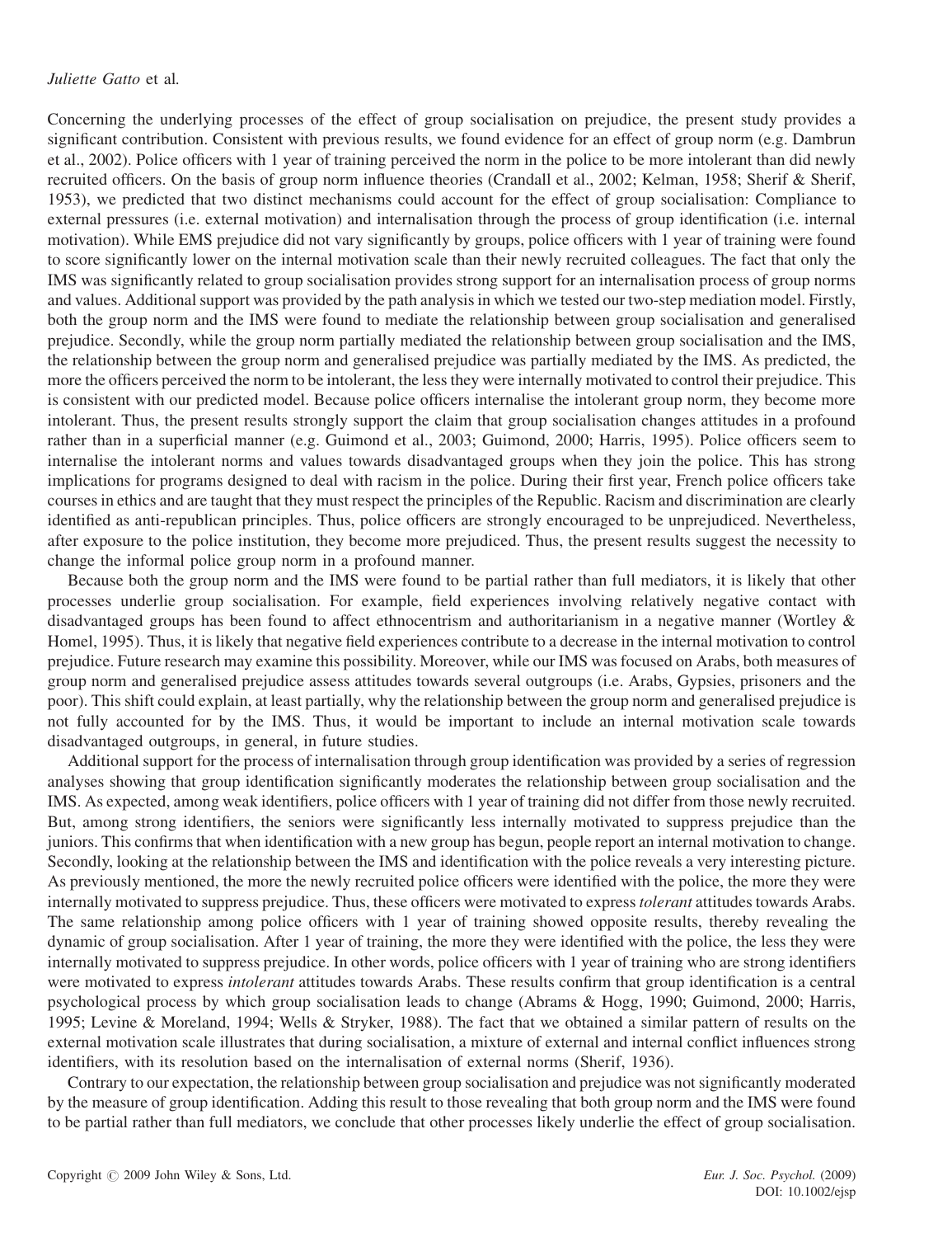As previously noted, Wortley and Homel (1995) have already demonstrated that field experiences involving negative contacts with the disadvantaged population lead to an increase in prejudice. In addition, we propose two complementary explanations that future research could examine. At the end of the present study, participants were fully debriefed and the experimenter asked some questions. On the basis of this debriefing, two relatively subjective complementary explanations emerged. Firstly, consistent with the effect of interaction between group socialisation and police identification on the measures of motivation to suppress prejudice, while newly recruited police officers appeared to be positively determined to help French citizens and to serve the nation, police officers with 1 year of training appeared as being disenchanted and relatively frustrated by the functioning of the police (i.e. too many authoritative instructions, thwarted expectations in the face of reality). Thus, it is possible that disenchantment and frustration participate in the increase of prejudice (Berkowitz, 1962). Secondly, and consistent with Wortley and Homel (1995), several police officers expressed a fear of death. They indicated that their job was dangerous and they reported feelings of threat. Because both fear of death and feelings of threat are predictors of prejudice (e.g., Duckitt, 2006; Fein & Spencer, 1997; Solomon, Greenberg, & Pyszczynski, 2000; Stephan & Stephan, 1985), it would be interesting to examine their respective impact in future research.

Contrary to our expectations, group socialisation was not significantly related to RWA, nor to SDO. This suggests that the norms and values, which are transmitted in the French police institution, are not closely related to authoritarianism and social dominance. These results are not consistent with the previous work of McNamara (1967), which shows that authoritarianism increases with exposure to the police institution (e.g. Carlson & Sulton, 1975; Genz & Lester, 1976; Hageman, 1979). Again, this suggests important cultural and/or contextual variations of the police norms and values.

The second aim of this research was to examine the respective contribution of selection and group socialisation on prejudice in the same social context (i.e. the French police context). As expected, both effects were found to be significant. Moreover, the size of these effects was relatively similar. For example, in terms of generalised prejudice, while the effect of selection explained 4.4% of the variance, the effect of group socialisation explained 5.8%. Thus, in keeping with Guimond et al. (2003) who only found a significant effect of group socialisation on prejudice and with Sidanius et al. (2003) who only found a significant effect of selection in the university context, we found a significant effect of both group socialisation and selection on prejudice in the police context. Depending on the social context, the respective effect of these two processes may vary, suggesting that they would be contextually bounded. Thus, these results are compatible with an interactionist approach in which the effects of both selection and group socialisation are moderated by the social context. In this perspective, future research may profitably determinate the social contexts that favour or attenuate the effects of selection and group socialisation.

Interestingly, the results of the present study demonstrate that selection and group socialisation reflect two independent processes that can have distinct implications. While selection in the police reveals the central role played by the values of societal security and order, group socialisation in the police emphasises internalisation of an intolerant group norm through the process of group identification. Interestingly, selection and group socialisation lead to different types of prejudice; prejudice towards prisoners in the case of the former, and prejudice towards Arabs in the case of the latter. Thus, while both selection and group socialisation are often jointly mobilised to account for the same phenomenon (i.e. prejudice; see Guimond et al., 2003), it appears that they reflect distinct dynamic processes that can have different effects.

Concerning the potentials limitations of the present study, our specific design permits us to evince two alternatives explanations. According to Haley and Sidanius (2005), two processes may contribute to attitude change in addition to group socialisation: Differential reward and differential attrition. Because institutions are motivated to maintain a 'personal-environmental fit' regarding socio-political and intergroup attitudes, it is likely that the police will tend to reward officers who fit their standards more than those who do not. Research done by van Laar, Sidanius, Rabinowitz, and Sinclair (1999) confirmed this point of view among students. They found that students who displayed socio-political attitudes congruent with their academic major received greater institutional rewards than students who manifested incongruent attitudes. It is thus possible that police officers modify their beliefs in the direction that is rewarded and that through differential rewards, the police institution selects, year after year, the police who best fit the spirit of the institution. The second process is called 'differential attrition'. This process reflects the turnover that favours the 'person-environment fit'. Because people tend to stay in organisations that are congruent with their socio-political ideologies, police officers with strong tolerant attitudes would tend to leave the police, while those with strong intolerant beliefs would tend to stay (see Haley & Sidanius, 2005; Sims & Kroeck, 1994; Schwepker, 1999; van Laar et al., 1999). If such effects are likely to occur in the police as in other institutions, they cannot account for the results of the present study. Police officers with 1 year of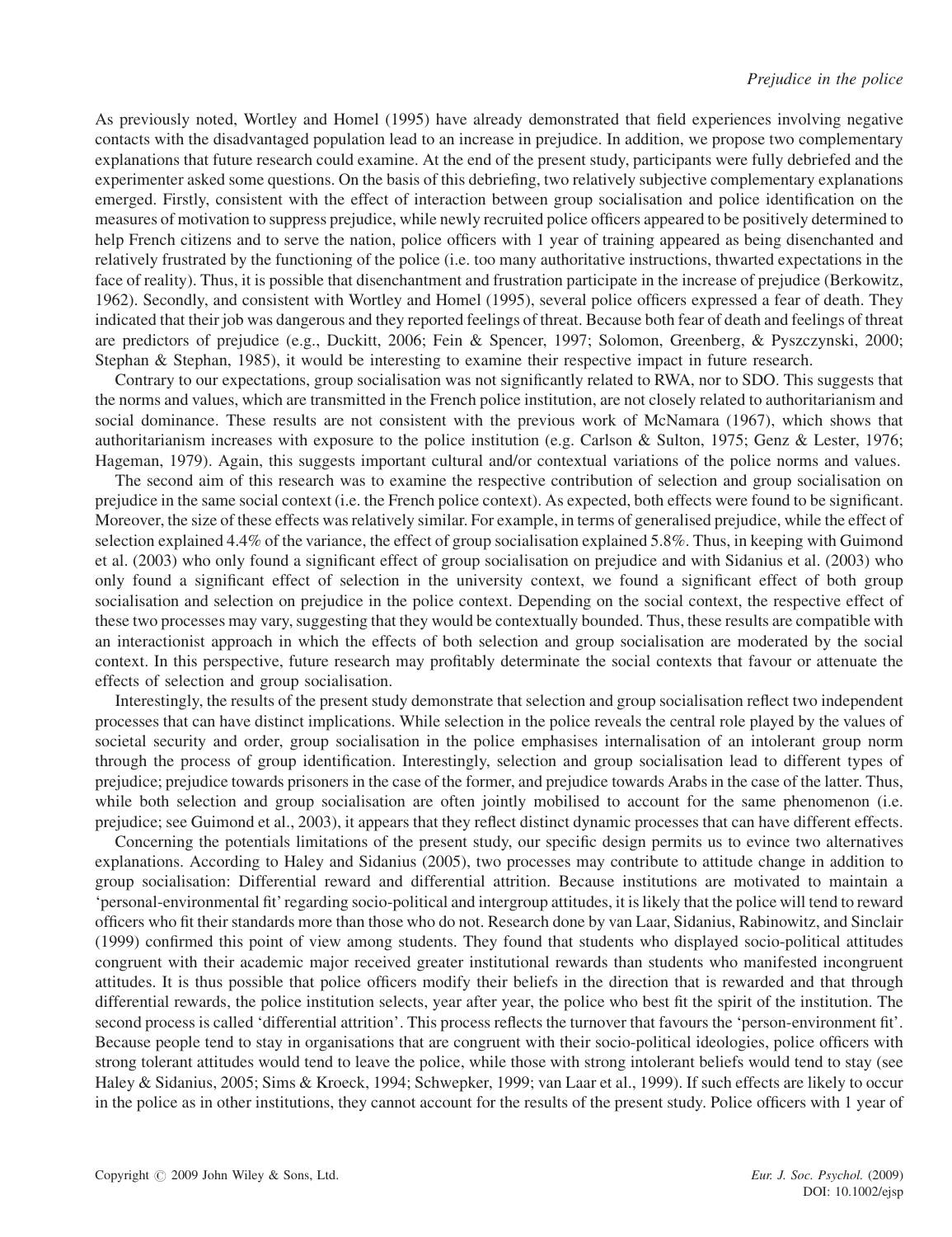training were interviewed at the end of their first year before their exam session. Thus, the effects of both differential reward and attrition were not possible. Moreover, no one abandoned the police institution during the year.

Because we used a cross-sectional design, the present results should be replicated with a longitudinal one. Both designs have some advantages and some inconveniences as well. If a cross-sectional design allows us to control time (i.e. sections being done at the same time), a longitudinal methodology has the advantage of comparing the same individuals. Thus, it is important to demonstrate convergent findings using both methodologies. If several longitudinal studies confirm the effect of group socialisation on prejudice and socio-political attitudes (e.g. Dambrun, 2001; Guimond, 2000; Newcomb, 1943; Sinclair et al., 1998; Wortley & Homel, 1995), no one to our knowledge has directly examined the role of internalisation with internal motivation to control prejudice. Consequently, future research should examine this process using a longitudinal design.

Finally, the results of this present study are consistent with a long tradition of research in social psychology emphasising the determinant role of social norms and social influence (Asch, 1987; Deutsch & Gerard, 1955; Guimond, 2000; Newcomb, 1943; Pettigrew, 1958; Sherif, 1936). Prejudices are not only cognitive constructs, they are malleable and reflect the social context in which social norms operate through social influence.

#### **REFERENCES**

- Abrams, D., & Hogg, M. A. (1990). Social identification, self-categorization, and social influence. European Review of Social Psychology, 1, 195–228.
- Aiken, L. S., & West, S. G. (1991). Multiple regression: Testing and interpreting interactions. Newbury Park, Calif: Sage.
- Altemeyer, B. (1981). Right-wing authoritarianism. Winnipeg: University of Manitoba Press.
- Altemeyer, B. (1988). Enemies of freedom: Understanding right-wing authoritarianism. San Francisco: Jossey-Bass.
- Altemeyer, B. (1998). The other "authoritarian personality". Advances in Experimental Social Psychology, 30, 47–92.
- Alwin, D. F., Cohen, R. L., & Newcomb, T. M. (1991). Political attitudes over the life span: The Bennington women after fifty years. Madison, WI: University of Wisconsin Press.
- Asch, S. E. (1987). Social Psychology. Englewood-Cliffs, NJ: Prentice Hall. (Original work published in 1952).
- Bégin, G., & Couture, H. (1980). Construction et validation d'une échelle d'attitudes envers les détenu(e)s et les ex-détenu(e)s. Revue canadienne de criminologie, 22, 390–403.
- Bentler, P. M., & Hu, E. J. C. (1995). EQS for windows user's guide. Encino, CA: Multivariate Software, Inc.
- Bentler, P. M., & Yuan, K.-H. (1999). Structural equation modelling with small samples: Test statistics. Multivariate Behavioral Research, 34, 181–197.
- Berkowitz, L. (1962). Aggression: A social psychological analysis. New York: McGraw Hill.
- Bobo, L., & Licari, F. (1989). Education and political tolerance. *Public Opinion Quarterly, 53, 285–308*.
- Body-Gendrot, S., & Wihtol de Wenden, C. (2003). Police et discriminations raciales. Éditions de l'Atelier.
- Bougie, E., & Perreault, S. (2006). Validation francophone préliminaire de l'échelle écourtée du Right-Wing Authoritarianism d'Altemeyer 1998. Unpublished manuscript, McGill University.
- Cantril, H. (1941). The Psychology of Social Movements. New York: Wiley & Sons.
- Carlson, H. M., & Sutton, M. S. (1975). The effects of different police roles on attitudes and values. *Journal of Psychology*, 91, 57–64.
- Commission Nationale Consultative des Droits de l'Homme. (1998). La lutte contre le racisme et la xénophobie. La documentation Francaise.
- Crandall, C. S., Eshleman, A., & O'Brien, L. (2002). Social norms and the expression and suppression of prejudice: the struggle for internalization. Journal of Personality and Social Psychology, 82, 359–378.
- Dambrun, M. (2001). Dominance sociale et préjugés: La régulation sociale des cognitions sociales des cognitions intergroupes. (Social dominance and prejudice: The social regulation of intergroup cognitions). Unpublished doctoral dissertation, Laboratoire de psychologie sociale de la cognition, Université Blaise Pascal, Clermont-Ferrand, France.
- Dambrun, M. (2007). Understanding the relationship between racial prejudice and support for the death penalty: The racist punitive bias hypothesis. Social Justice Research, 20, 228–249.
- Dambrun, M., Duarte, S., & Guimond, S. (2004). Why are men more likely to support group-based dominance than women? The mediating role of gender identification. British Journal of Social Psychology, 43, 287-297.
- Dambrun, M., Guimond, S., & Duarte, S. (2002). The impact of hierarchy-enhancing vs. attenuating academic major on stereotyping: The mediating role of perceived social norm. Current Research in Social Psychology, 7, 114-136.
- Dambrun, M., Kamiejski, R., Haddadi, N., & Duarte, S. (2009). Why does social dominance orientation decrease with university exposure to the social sciences? The impact of institutional socialization and the mediating role of "geneticism". European Journal of Social Psychology, 39, 88–100.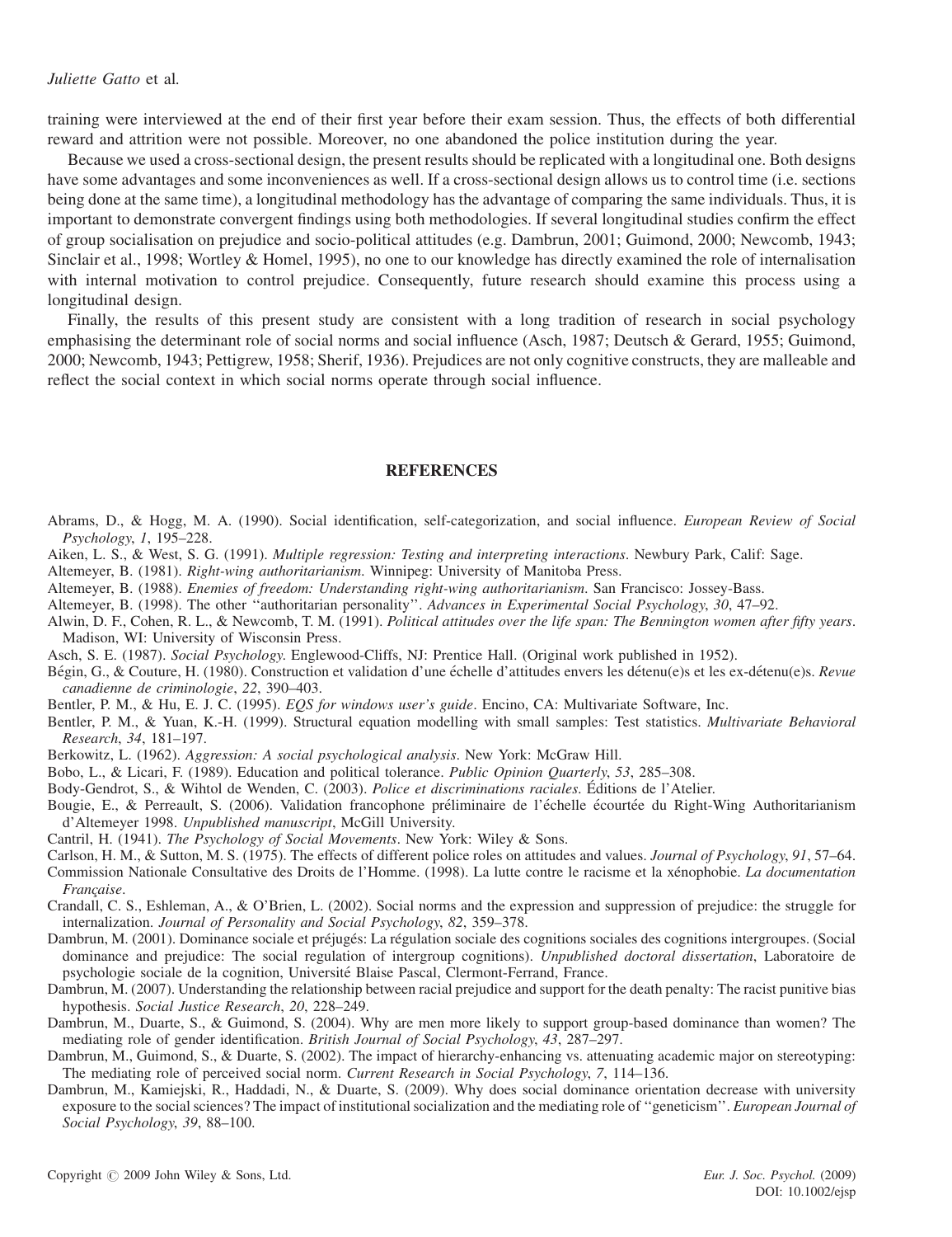- Damiens, C. (2004). Le « violon tzigane » et les Roumains au violon, à propos de quelques stéréotypes sur « les gens du voyage ». http:// lmsi-net/article.php
- De Oliveira, P., & Dambrun, M. (2007). Maintaining the status quo and social inequalities: Is stereotype endorsement related to support for system justification? Current Research in Social Psychology, 13, 101–121.
- Deutsch, M., & Gerard, H. B. (1955). A study of normative and informational social influences upon individual judgement. Journal of Abnormal and Social Psychology, 51, 100–107.
- Doise, W. (1982). L'explication en psychologie sociale (level of explanation in social psychology). Paris: PUF.
- Duarte, S., Dambrun, M., & Guimond, S. (2004). La théorie de la dominance sociale et « les mythes légitimisateurs »: Validation d'une version française de l'échelle d'orientation de dominance sociale. Revue Internationale de Psychologie Sociale/International Review of Social Psychology, 17, 97–126.
- Duckitt, J. (2001). A dual-process cognitive-motivational theory of ideology and prejudice. In M. Zanna (Ed.), Advances in experimental social psychology (Vol. 33, pp. 41–113). San Diego, CA: Academic press.
- Duckitt, J. (2006). Differential effects of Right Wing Authoritarianism and Social Dominance Orientation on outgroup attitudes and their mediation by threat from competitiveness to outgroups. Personality and Social Psychology Bulletin, 32, 684–696.
- Ekehammar, B., Akrami, N., Gylje, M., & Zakrisson, I. (2004). What matters most to prejudice: Big five personality, social dominance orientation or right-wing authoritarianism? *European Journal of Personality, 18, 463–482*.
- Feather, N. (1975). Values in education and society. New York: Free Press.
- Fein, S., & Spencer, S. J. (1997). Prejudice as self-image maintenance: Affirming the self through derogating others. *Journal of* Personality and Social Psychology, 73, 31–44.
- Genz, J. L., & Lester, D. (1976). Authoritarianism in policemen as a function of experience. Journal of Police Science and Administration, 4, 9–13.
- Guimond, S. (2000). Group socialization and prejudice: The social transmission of intergroup attitudes and beliefs. Euopean Journal of Social Psychology, 30, 333–354.
- Guimond, S., Bégin, G., & et Palmer, D. L. (1989). Educational and causal attributions: The development of "person-blame" and "system-blame" ideology. Social Psychology Quarterly, 52, 126-140.
- Guimond, S., Dambrun, M., Michinov, N., & Duarte, S. (2003). Does social dominance generate prejudice ? Integrating individual and contextual determinants of intergroup cognitions. Journal of Personality and Social Psychology, 84, 697-721.
- Hageman, M. J. (1979). Who joins the force for what reasons: An argument for "the new breed". Journal of Police Science and Administration, 4, 9–13.
- Haley, H., & Sidanius, J. (2005). Person-organization congruence and the maintenance of group-based social hierarchy: A social dominance perspective. Group Processes and Intergroup Relations, 8, 185–203.
- Harris, J. R. (1995). Where is the child's environment? A group socialization theory of developpement. Psychological Review, 102, 458– 489.
- Heaven, P. C. L., & Quintin, D. (2003). Personality factors predict racial prejudice. Personality and Individual Differences, 34, 625–634.
- Hogg, M. A., & Turner, J. C. (1987). Social identity and conformity: A theory of referent informational influence. In W. Doise, & S. Moscovici (Eds.), Current issues in European social psychology (Vol. 2, pp. 139–182). Maison des Sciences de l'Homme: Cambridge University Press, and Paris.
- Kelman, H. C. (1958). Compliance, identification and internalization: Three processes of opinion change. Journal of Conflict Resolution, 2, 51–60.
- Kelman, H. C. (1961). Processes of opinion change. Public Opinion Quaterly, 25, 57–78.
- Levine, J. M., & Moreland, R. L. (1994). Group socialization: Theory and research. European Review of Social Psychology, 5, 305–336.
- Lipset, S. M. (1971). Rebellion in the university. Chicago: University of Chicago Press.
- Mackie, D. M., Hamilton, D. L., Susskind, J., & Rosselli, F. (1996). Social psychological foundations of stereotype formation. In Macrae, C . N. Stangor, C. & Hewston M. (Eds.), Stereotypes and stereotyping (pp. 41–78). New York: Guilford.
- McNamara, J. H. (1967). Uncertainties in police work: The relevance of police recruits'backgrounds and training. In D. Bordua (Ed.), The police: Six sociological essays (pp. 163–252). New York: Wiley.
- Newcomb, T. M. (1943). Personality and social change. New York: Dryden.
- Newcomb, T. M. (1961). The Acquaintance Process. New York: Holt, Rinehart & Winston.

Pettigrew, T. W. (1958). Personality and sociocultural factors in intergroup attitudes: A cross-national comparison. Journal of Conflict Resolution, 2, 29–42.

- Plant, E. A., & Devine, P. G. (1998). Internal and external motivation to respond without prejudice. Journal of Personality and Social Psychology, 75, 790–801.
- Pratto, F., & Espinoza, P. (2001). Gender, race, and power. Journal of Social Issues, 57, 763–780.

Pratto, F., Stallworth, L. M., & Sidanius, J. (1997). The gender gap: Differences in political attitudes and social dominance orientation. British Journal of Social Psychology, 35, 49–68.

- Pratto, F., Stallworth, L. M., Sidanius, J., & Malle, B. F. (1994). Social dominance orientation: A personality variable predicting social and political attitudes. Journal of Personality and Social Psychology, 67, 741–763.
- Pratto, F., Stallworth, L. M., Sidanius, J., & Siers, B. (1997). The gender gap in occupational role attainment: A social dominance approach. Journal of Personality and Social Psychology, 72, 37–53.
- Prentice, D. A., & Miller, D. T. (1993). Pluralistic ignorance and alcohol use on campus: Some consequences of misperceiving the social norm. Journal of Personality and Social Psychology, 64, 243–256.